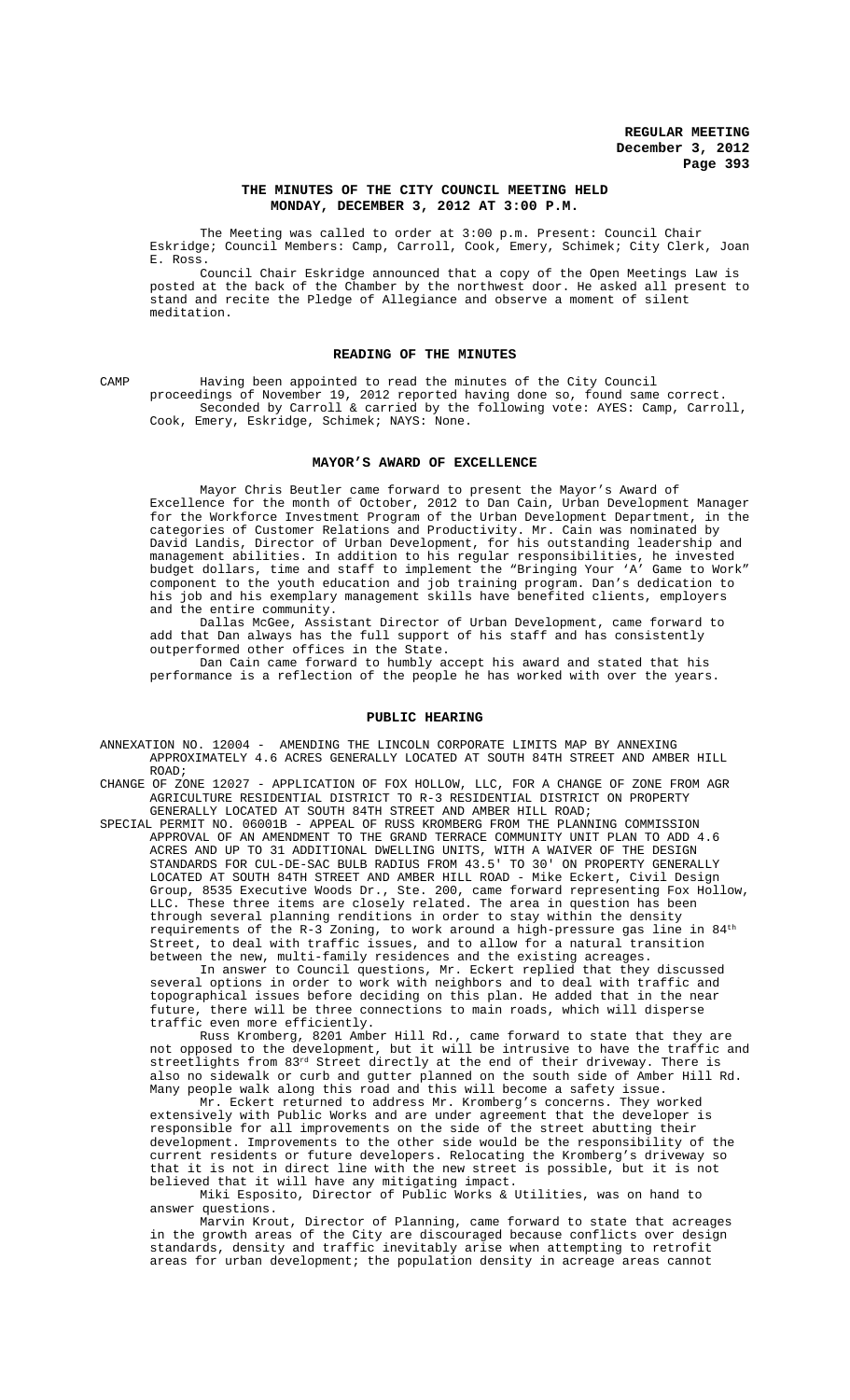> support the same level of infrastructure. Development in this area will continue due to its location, proximity to the main arterial, and the infrastructure that is already in place. Once there is turnover in the acreages on the south side of the street, improvements will be made at that time. This matter was taken under advisement.

- COMP. PLAN CONFORMANCE 12012 DECLARING APPROXIMATELY 0.15 ACRES OF PROPERTY GENERALLY LOCATED SOUTHEAST OF NORTH 20TH STREET AND O STREET, 0.59 ACRES OF PROPERTY GENERALLY LOCATED NORTHEAST OF SOUTH 20TH STREET AND N STREET, AND 0.23 ACRES OF PROPERTY GENERALLY LOCATED NORTHWEST OF SOUTH 21ST STREET AND M STREET AS SURPLUS PROPERTY - Terry Genrich, Parks & Recreation Department, came forward to answer questions. This is part of the Rock Island Trail where usage has transferred to the Antelope Wolff Trail approximately one block to the east. This matter was taken under advisement.
- RATIFYING AN ORDINANCE TO VACATE T, U AND V STREETS BETWEEN 8TH AND 9TH STREETS IN THE CITY OF LINCOLN, THE ALLEY EXTENDING THROUGH AND INTO BLOCKS 18, 9, AND 6 IN ORIGINAL LINCOLN AND BLOCK 14 IN NORTH LINCOLN, AND THE UNNAMED RIGHT-OF-WAY BETWEEN 8TH AND 9TH STREETS LYING BETWEEN WHAT WAS ORIGINALLY PLATTED AS BLOCK 14 OF NORTH LINCOLN AND BLOCK 6 OF ORIGINAL LINCOLN WHICH WAS PASSED FEBRUARY 15, 1886 AND REPUBLISHED IN THE GENERAL REVISED AND CONSOLIDATED ORDINANCE OF THE CITY OF LINCOLN, BEING ORDINANCE NO. 623, WHICH WAS PRINTED AND PUBLISHED IN BOOK AND PAMPHLET FORM IN THE CITY OF LINCOLN IN PURSUANCE OF THE PROVISIONS OF THE STATUTES OF THE STATE OF NEBRASKA AND THE ORDINANCE OF THE CITY OF LINCOLN, AND BY ORDER AND UNDER THE AUTHORITY OF THE MAYOR AND CITY COUNCIL OF THE CITY OF LINCOLN - Rick Peo, Chief Assistant City Attorney, came forward to describe this is an ordinance to address a potential title defect that was discovered during a land exchange agreement between the West Haymarket Joint Public Agency and Star City Federal. It will clarify language from 1886 which vacated and conveyed a portion of land that has been utilized by Star City Federal for a number of years.

This matter was taken under advisement.

- APPROVING A LICENSE AGREEMENT FOR PARKING BETWEEN THE CITY OF LINCOLN AND THE COMMUNITY HEALTH ENDOWMENT DESIGNATING FOUR PARKING SPACES IN THE UNION PLAZA PARKING LOT, GENERALLY LOCATED NORTH OF NORTH 21ST STREET AND Q STREET, FOR USE BY THE COMMUNITY HEALTH ENDOWMENT - Terry Genrich, Parks & Recreation Department, came forward to answer questions. There are over twenty stalls in this public lot which will serve the nearby play area on the east side. The designated areas will be used primarily during working hours. This matter was taken under advisement.
- AMENDING LINCOLN MUNICIPAL CODE §§ 2.02.050, 2.02.120 AND 2.02.065 TO TRANSFER THE RESPONSIBILITY AND MANAGEMENT OF THE EMERGENCY COMMUNICATION CENTER FROM THE FINANCE DEPARTMENT TO THE POLICE DEPARTMENT; AND BY AMENDING LINCOLN MUNICIPAL CODE §2.02.065 TO MAKE THE PUBLIC SAFETY DIRECTOR A PERMANENT POSITION; APPROVING AN AMENDMENT TO THE INTERLOCAL AGREEMENT BETWEEN THE CITY OF LINCOLN AND LANCASTER COUNTY FOR A COMMUNICATIONS CENTER TO CONTINUE TO SERVE THE COMMUNICATIONS NEEDS OF THE LINCOLN POLICE DEPARTMENT, LINCOLN FIRE & RESCUE, LANCASTER COUNTY SHERIFF'S OFFICE, AND THOSE RURAL FIRE/EMS AGENCIES WITH MEMBERSHIP IN THE LANCASTER COUNTY MUTUAL AID ASSOCIATION - Tom Casady, Public Safety Director, came forward to state that this ordinance will move responsibility of the communications center from the Finance Department to the Police Department. Responding to approximately 80% of the calls, the Lincoln Police Department is by far the largest user of its services. The communications center is physically located in the same facility. There is little in common between the functions of the call center and the Finance Department. Traditionally, the County has payed 4% of operating costs. After lengthy negotiations, they will now pay 8%.

In answer to Council questions, Mr. Casady replied that the call center is under Finance today due to a merging of three communication centers that occurred in 1979. He confirmed that the County Board has already approved the Interlocal Agreement. At the request of Council, Mr. Casady described his current job duties and the importance of having common management over the entire public safety sector, which employs approximately 760 individuals and makes up half of the general tax-funded budget. The addition of his position occurred at no cost to taxpayers. Though the cultures of the Police and Fire Departments are different, there is some overlap in the types of services they provide; therefore, it is important that they are trained to interoperate effectively. Some potential upcoming projects include the relocation of four fire stations, a new Police/Fire station to serve the southeast portion of Lincoln, and the widespread use of alternate response vehicles. This matter was taken under advisement.

APPROVING AN AMENDMENT TO THE AGREEMENT BETWEEN THE CITY OF LINCOLN ON BEHALF OF THE LINCOLN-LANCASTER COUNTY HEALTH DEPARTMENT AND THE NEBRASKA DEPARTMENT OF ENVIRONMENTAL QUALITY FOR THE HEALTH DEPARTMENT'S AIR QUALITY PROGRAM 105 WORKPLAN TO EXTEND THE TERM UNTIL DECEMBER 31, 2012 - Council Member Gene Carroll made a Motion to Delay with continued Public Hearing one week to December 10, 2012. Council voted on the Motion. This matter was taken under advisement.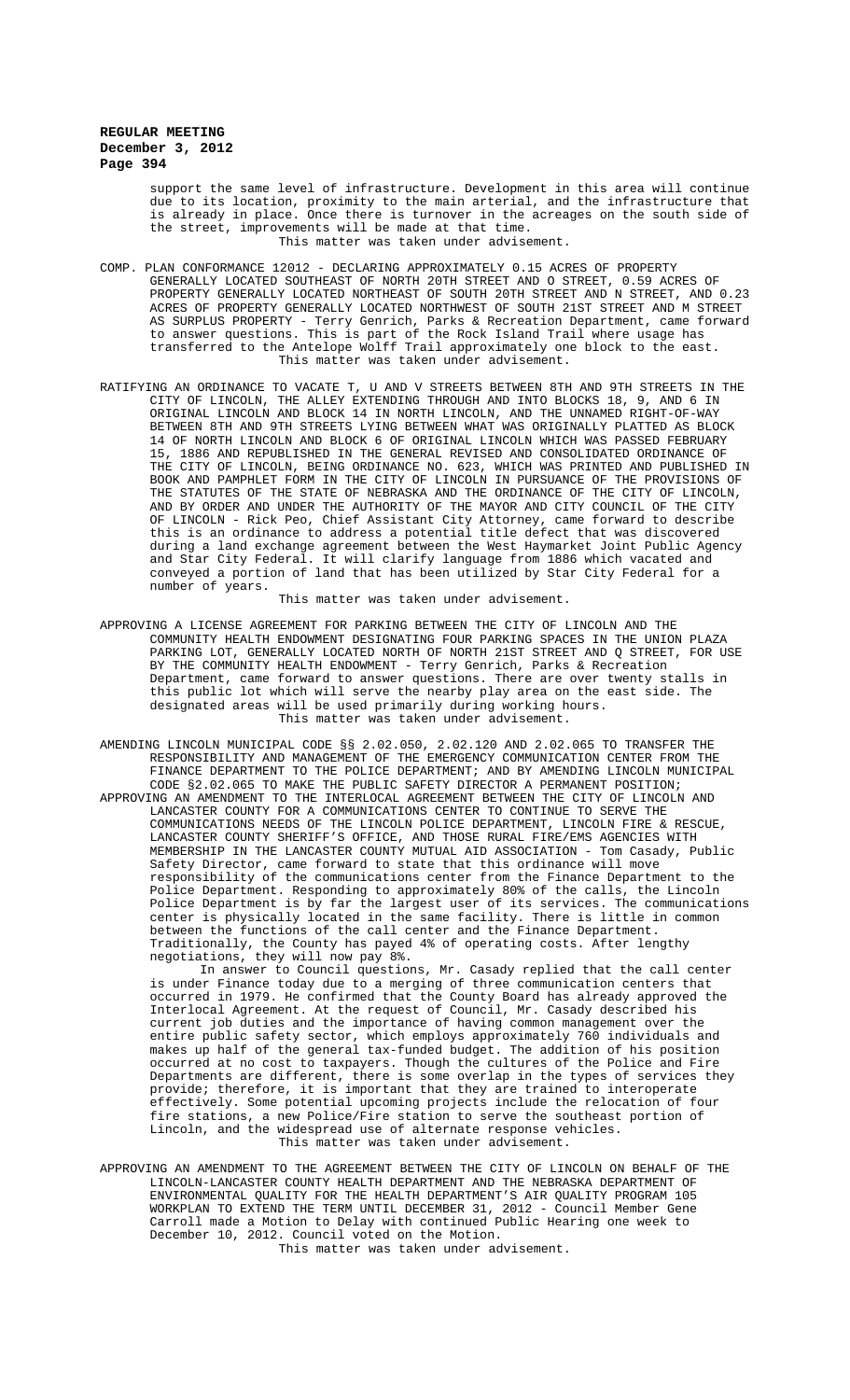APPROVING A CONTRACT AGREEMENT BETWEEN THE CITY OF LINCOLN, LANCASTER COUNTY, AND LINCOLN-LANCASTER COUNTY PUBLIC BUILDING COMMISSION AND CELLCO PARTNERSHIP D/B/A VERIZON WIRELESS FOR WIRELESS VOICE SERVICE, WIRELESS BROADBAND SERVICE, ACCESSORIES AND EQUIPMENT PURSUANT TO STATE OF NEBRASKA CONTRACT NUMBER 53233 04 FOR A FOUR YEAR TERM - Bob Walla, Assistant Purchasing Agent, was on hand to answer questions.

This matter was taken under advisement.

APPROVING THE AMENDMENT TO EACH OF THE AGREEMENTS FOR THE ANNUAL REQUIREMENTS FOR IN-HOME SUPPORTIVE SERVICES FOR THE ELDERLY, PURSUANT TO BID NO. 10-181, BETWEEN THE CITY OF LINCOLN AND TABITHA HOME CARE SPECIALTIES, THE CITY OF LINCOLN AND ARCADIA HEALTH CARE, AND THE CITY OF LINCOLN AND ELITE PROFESSIONALS HOME CARE COMPANY FOR ADDITIONAL TWO YEAR TERMS - June Pedersen, Director of Aging Partners, came forward to describe the renewal of this contract that was initiated in 2010. It provides services from three in-home care agencies for people who are just above the poverty level. Households are required to be less than 300% of poverty for income and most are far less than that, but they are still above the level that would qualify them for any other programs. This program provides a partial payment to contracted agencies for services such as housekeeping or personal care, and the client pays a portion based on what they can afford. The contract has been rebid in order to secure the most competitive rate for these services.

This matter was taken under advisement.

APPROVING A CONTRACT AGREEMENT BETWEEN THE CITY OF LINCOLN AND PEPSI-COLA OF LINCOLN FOR THE ANNUAL REQUIREMENTS FOR CITY OF LINCOLN BEVERAGE AND SNACK VENDING SERVICES, PURSUANT TO RFP BID NO. 12-183 FOR A FIVE YEAR TERM WITH AN OPTION TO RENEW FOR ONE ADDITIONAL FIVE YEAR TERM - Bob Walla, Assistant Purchasing Agent, came forward to state that this contract is for both vending and beverage services for the Parks Division and all City vending machines. The City receives commissions based on the amount sold per year. That money is then distributed to various departments. Based on numbers from the previous year, it is estimated the City will received approximately \$47,000. Purchasing put significant time into making price comparisons to make sure costs were competitive. This is an exclusive contract.

This matter was taken under advisement.

- APPROVING A CONTRACT AGREEMENT BETWEEN THE CITY OF LINCOLN AND HOUCK TRANSIT ADVERTISING FOR THE ANNUAL REQUIREMENTS FOR TRANSIT ADVERTISING SERVICES, PURSUANT TO RFP NO. 12-237 FOR A FIVE YEAR TERM - Bob Walla, Assistant Purchasing Agent, was on hand to answer questions. This matter was taken under advisement.
- APPROVING A PRELIMINARY ENGINEERING AND NATIONAL ENVIRONMENTAL POLICY ACT SERVICES AGREEMENT BETWEEN THE CITY OF LINCOLN AND THE SCHEMMER ASSOCIATES TO ESTABLISH VARIOUS DUTIES AND FUNDING RESPONSIBILITIES FOR A FEDERAL AID PROJECT FOR CITY PROJECT NO. 702671, A SAFETY PROJECT AT NORTH 14TH STREET AND THE EASTBOUND OFF-RAMP TO U.S. HIGHWAY 6 - Craig Aldridge, Public Works & Utilites, came forward to answer questions. This agreement is for the northbound to eastbound ramp on Cornhusker Highway. Construction will likely begin in 2015. This matter was taken under advisement.
- APPROVING A PRELIMINARY ENGINEERING SERVICES AGREEMENT BETWEEN THE CITY OF LINCOLN AND THE SCHEMMER ASSOCIATES TO ESTABLISH VARIOUS DUTIES AND FUNDING RESPONSIBILITIES FOR A FEDERAL AID PROJECT FOR THE LINCOLN STONEBRIDGE TRAIL PROJECT, NDOR NO. ENH-55(177), CONTROL NO. 13213, GENERALLY LOCATED NEAR 14TH STREET AND ALVO ROAD - Terry Genrich, Parks & Recreation Department, was on hand to answer questions. This matter was taken under advisement.
- WAIVER NO. 12020 APPEAL OF MARC SCHNIEDERJANS ON BEHALF OF HAMANN MEADOWS TOWNHOMES, LLC FROM THE PLANNING COMMISSION DENIAL OF THEIR REQUEST TO WAIVE THE REQUIREMENT OF §26.23.125 OF THE LAND SUBDIVISION ORDINANCE FOR PEDESTRIAN WAY ASSOCIATED WITH A BLOCK LENGTH IN EXCESS OF 1,000 FEET ON PROPERTY GENERALLY LOCATED BETWEEN CRYSTAL COURT AND DIAMOND COURT APPROXIMATELY ONE BLOCK NORTHEAST OF THE INTERSECTION OF PIONEERS BLVD. AND SOUTH 76TH STREET - Mark Schniederjans, 7521 Crystal Court, Hamann Meadows Townhomes, came forward to explain the reasons for this appeal. The sidewalk in question is not needed or wanted by the neighborhood, and it is creating a perceived safety threat. The nearby bike trail is still easily accessible by all residents of this area. 90% of residents who responded via petition and during HOA meetings indicated that they wanted the sidewalk removed. Surrounding subdivisions also indicated that they would have no issue with it being removed. The homes that back to the sidewalk have many windows. Interiors are easily visible from the sidewalk to any who might intend to cause mischief or harm.

In answer to Council questions, Mr. Schniederjans confirmed that he will pay for the removal of the sidewalk. He agreed that the sidewalk must have been included in the preliminary plat, but for unknown reasons, no one that he spoke with was made aware of it. If his appeal is denied, his alternative would be to build fencing. The neighborhood might decide to install a "cattle chute" style fence on either side of the walkway. Being a newer development, there is currently no landscaping in place to offer privacy. If the sidewalk were removed, the area would still be a common area that anyone could access; however, it would not be as inviting to strangers.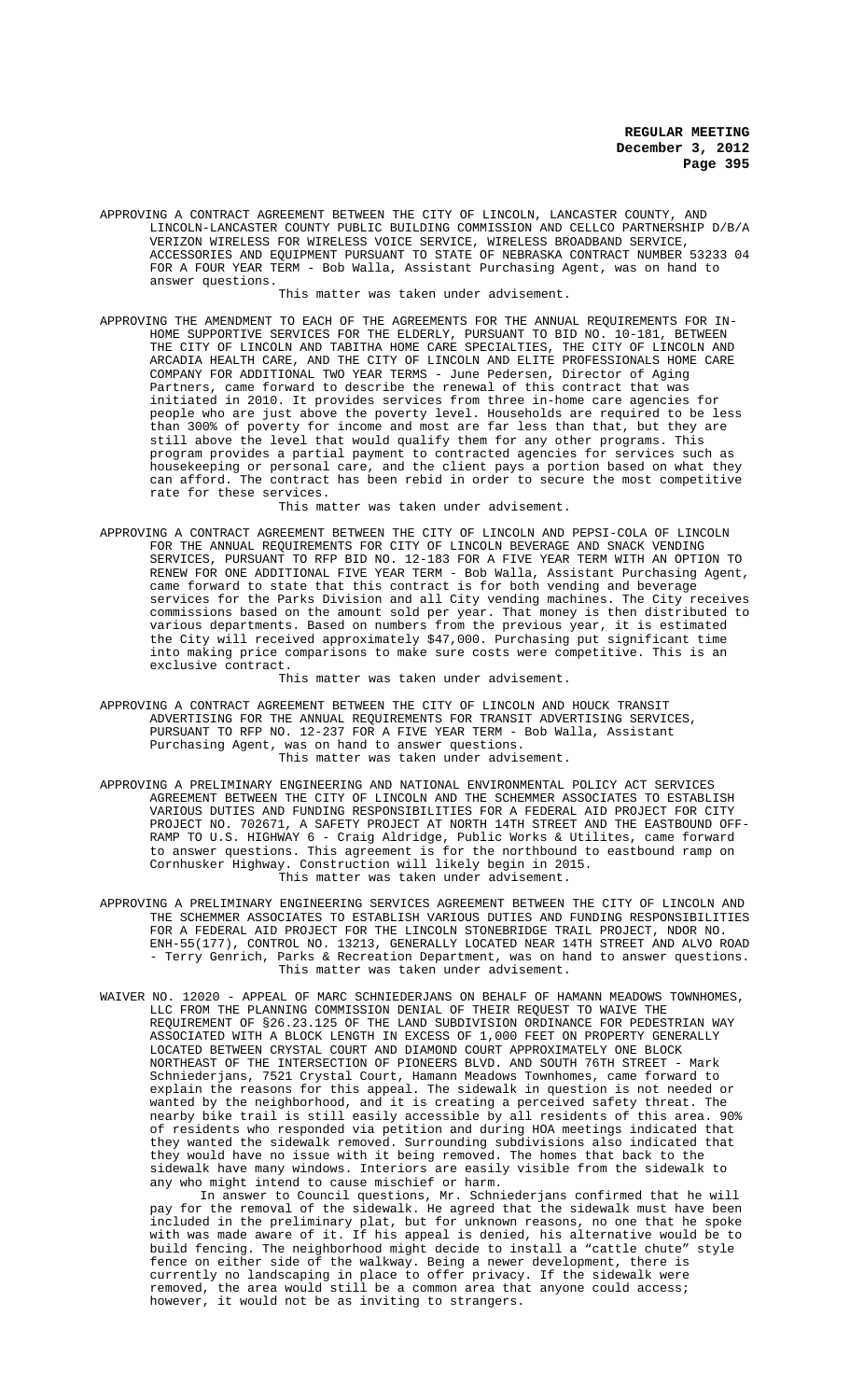Nancy Reissig, 3842 S. 76<sup>th</sup> St., came forward to express her concerns for the safety of children, pedestrians and bicyclers using this narrow sidewalk. Jo Tetherow, 3118 Shirley Ct., came forward to state that building fences would be more of an eyesore and safety hazard than the sidewalk and she suggested alternatives.

Marvin Krout, Director of Planning, came forward to answer Council questions. He explained that there are two documents involved; the CUP shows the trail at this location, and the plat shows the public access easement. These documents have been available from the beginning. If the sidewalk were removed, the City would most likely release the easement since it would no longer serve a public purpose. He confirmed that any new developer should have been cognizant of the sidewalk requirements because they would have been listed in the performance bond. Statistics indicate that there is no increase in crime along trails and pedestrian ways. The bike trail is even closer to abutting properties than this sidewalk. "Cattle chute" fencing would do more to negatively affect property values. Given time, most residents in neighborhoods with these types of connective paths find them to be an amenity. It would be the decision of the Council to allow this sidewalk to be removed. Planning looks at the layout of subdivisions as something that will last for generations and be functional as development continues in the area.

This matter was taken under advisement.

# **COUNCIL ACTION**

#### **REPORTS OF CITY OFFICERS**

CLERK'S LETTER AND MAYOR'S APPROVAL OF RESOLUTIONS AND ORDINANCES PASSED BY THE CITY COUNCIL ON NOVEMBER 19, 2012 - CLERK presented said report which was placed on file in the Office of the City Clerk. **(27-1)**

#### **PETITIONS & COMMUNICATIONS**

SETTING THE HEARING DATE OF MONDAY, DECEMBER 17TH, 2012 AT 5:30 P.M. FOR THE APPLICATION OF BBQ LUCK, LLC DBA LUCKIE'S LOUNGE & BBQ FOR A CLASS C LIQUOR LICENSE LOCATED AT 5250 CORNHUSKER HIGHWAY - CLERK read the following resolution, introduced by Jon Camp, who moved its adoption:<br>A-87106 BE IT RESOLVED by the City Council, of the City of L:

BE IT RESOLVED by the City Council, of the City of Lincoln, that a hearing date is hereby set for Monday, December 17, 2012, at 5:30 p.m. or as soon thereafter as possible in the City Council Chambers, County-City Building, 555 S. 10th St., Lincoln, NE for the application of BBQ Luck, LLC dba Luckie's Lounge & BBQ Class C liquor license located at 5250 Cornhusker Highway. If the Police Dept. is unable to complete the investigation by said time, a new hearing date will be set.

Introduced by Jon Camp Seconded by Emery and carried by the following vote: AYES: Camp, Carroll, Cook, Emery, Eskridge, Schimek; Nays: None.

SETTING THE HEARING DATE OF MONDAY, DECEMBER 17TH, 2012 AT 5:30 P.M. FOR THE APPLICATION OF B & R STORES, INC. DBA SUPER SAVER #27 FOR A CLASS C LIQUOR LICENSE LOCATED AT 840 FALL BROOK BOULEVARD - CLERK read the following

resolution, introduced by Jon Camp, who moved its adoption:<br>A-87107 BE IT RESOLVED by the City Council, of the City of L: A-87107 BE IT RESOLVED by the City Council, of the City of Lincoln, that a hearing date is hereby set for Monday, December 17, 2012, at 5:30 p.m. or as soon thereafter as possible in the City Council Chambers, County-City Building, 555 S. 10th St., Lincoln, NE for the application of B & R Stores, Inc. dba Super Saver #27 Class C liquor license located at 840 Fall Brook Boulevard. If the Police Dept. is unable to complete the investigation by said time, a new hearing date will be set.

Introduced by Jon Camp Seconded by Emery and carried by the following vote: AYES: Camp, Carroll, Cook, Emery, Eskridge, Schimek; Nays: None.

SETTING THE HEARING DATE OF MONDAY, DECEMBER 17TH, 2012 AT 5:30 P.M. FOR THE APPLICATION OF SAM'S WEST, INC. DBA SAM'S CLUB 4873 FOR A CLASS C LIQUOR LICENSE LOCATED AT 8480 ANDERMATT DRIVE - CLERK read the following resolution, introduced by Jon Camp, who moved its adoption:

A-87108 BE IT RESOLVED by the City Council, of the City of Lincoln, that a hearing date is hereby set for Monday, December 17, 2012, at 5:30 p.m. or as soon thereafter as possible in the City Council Chambers, County-City Building, 555 S. 10th St., Lincoln, NE for the application of Sam's West, Inc. dba Sam's Club 4873 Class C liquor license located at 8480 Andermatt Drive.

If the Police Dept. is unable to complete the investigation by said time, a new hearing date will be set. Introduced by Jon Camp

Seconded by Emery and carried by the following vote: AYES: Camp, Carroll, Cook, Emery, Eskridge, Schimek; Nays: None.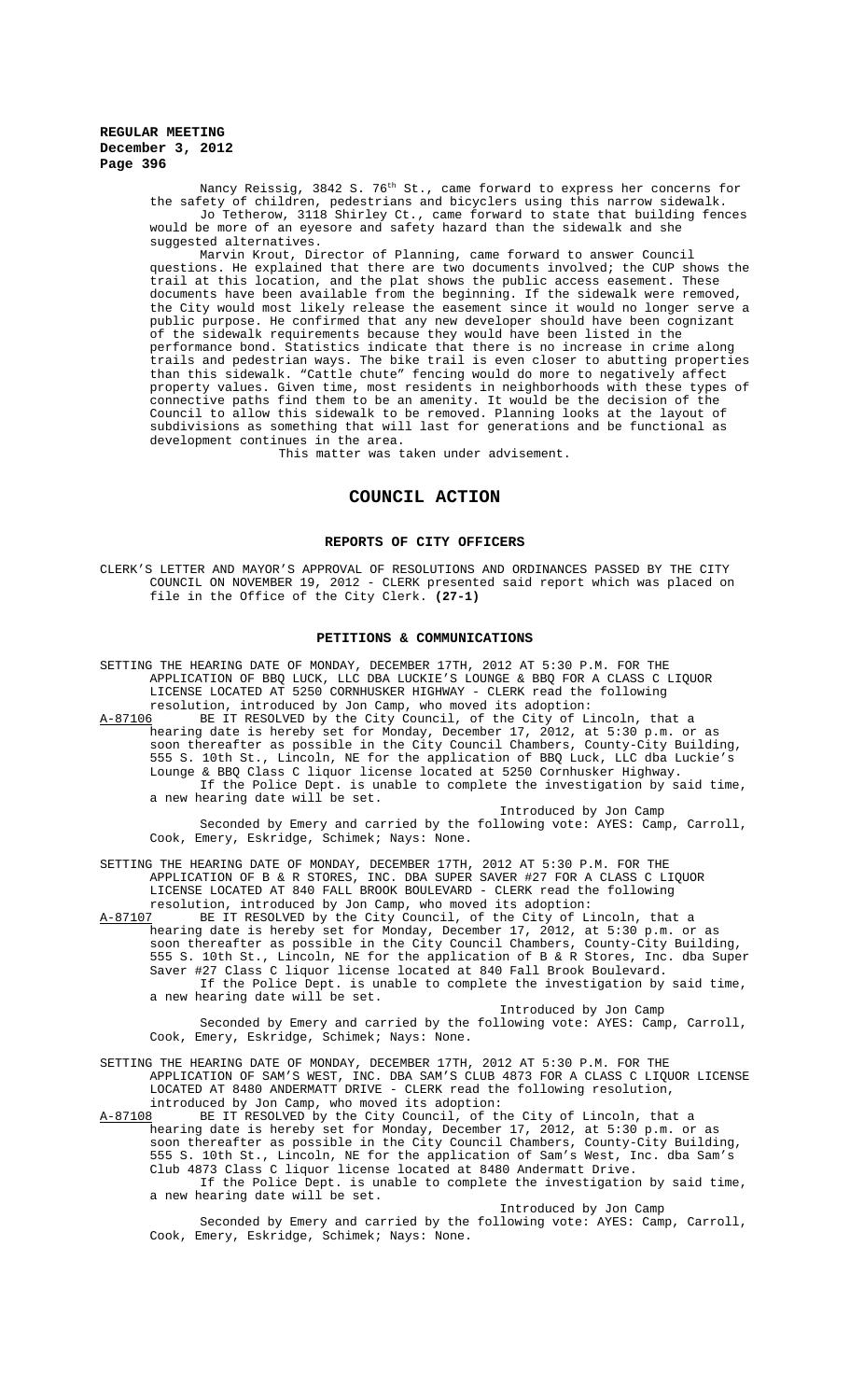REFERRALS TO THE PLANNING DEPARTMENT:

Change of Zone No. 12021 requested by Interstate Land, LLC., Interstate Land Planned Unit Development, from I-1 Industrial District to R-3 Residential District Planned Unit Development, on property legally described as Lot 44, 94 and 95 I,T., located in the SW 1/4 of Section 15 and Lot 38 I.T.and a portion of Lot 49 I.T., located in the SE 1/4 of Section 16-10-6, Lancaster County, Nebraska, generally located at NW  $12^{\text{th}}$  Street and Cornhusker Highway; for a Planned Unit Development District designation of said property; and for approval of a development plan which proposes a waiver of block length design standard and to allow information accompanying a preliminary plat to be submitted with a future administrative amendment. To develop a campground, multi-family residential and any use allowed in the I-1 District. Change of Zone No. 12029 - requested by Continuum Partners, LLC., Ascentia Planned Unit Development, for a change of zone from H-3 Highway Commercial Planned Unit Development, for a change of zone from H-3 Highway Commercial District and R-2 Residential District to R-3 Residential District PUD, on property legally described as Lots 82, 92 & 94 I.T. and Lots 88, 104-110 and the west 52' of Lot 103, Woods Brothers North Acres, located in the NW 1/4 of Section 14-10-6, Lancaster County, Nebraska, generally located at N.  $1^{\text{st}}$  Street and Cornhusker Highway; for a Planned Unit Development District designation of said property; and for approval of a development plan which proposes modifications to the Zoning Ordinance and Land Subdivision Ordinance to allow 391,100 sq. ft. commercial floor area, a hotel and 450 dwelling units on the underlying R-3 zoned area. Change of Zone No. 12036 - requested by Kevin Rhinehart, to designate the Miles Wheeler House as a Historic Landmark, on property legally described as Lot 4, Block 8, Capitol Addition, located in the SW 1/4 of Section 25-10-6, Lancaster County, Nebraska, generally located at S. 17th Street & D Street (1717 D Street). Special Permit No. 12035 - requested by Everett Industrial Building Corporation DBA Sadoff Iron & Metals Company, for a scrap and salvage processing operation, on property legally described as an 11.09 acre tract in the NW 1/4 of the NE 1/4 and a portion of Lot 13 I.T., all located in the NE 1/4 of Section 6-10-6, Lancaster County, Nebraska, generally located at NW  $48^{\rm th}$  Street and W. Cuming Street (4400 W. Webster Street). The Planning Commission action is final Street (4400 W. Webster Street). The Planni<br>action, unless appealed to the City Council. Special Permit No. 12037 - requested by Kevin Rhinehart, for Historic Preservation of the Miles Wheeler House for use of the premises as three residential dwelling units, on property legally described as Lot 4, Block 8, Capitol Addition, located in the SW 1/4 of Section 25-10-6, Lancaster County, Nebraska, generally located at S.  $17^{\text{th}}$  Street & D Street (1717 D Street). The Planning Commission action is final action, unless appealed to the City Council.

### **MISCELLANEOUS REFERRALS - NONE**

#### **LIQUOR RESOLUTIONS - NONE**

#### **ORDINANCES - 2ND READING & RELATED RESOLUTIONS (as required)**

- ANNEXATION NO. 12004 AMENDING THE LINCOLN CORPORATE LIMITS MAP BY ANNEXING APPROXIMATELY 4.6 ACRES GENERALLY LOCATED AT SOUTH 84TH STREET AND AMBER HILL ROAD (RELATED ITEMS: 12-142, 12-143, 12R-281) (ACTION DATE: 12/10/12) - CLERK read an ordinance, introduced by DiAnna Schimek, amending the Lincoln Corporate Limits Map by annexing approximately 4.6 acres generally located at South 84th Street and Amber Hill Road, the second time.
- CHANGE OF ZONE 12027 APPLICATION OF FOX HOLLOW, LLC, FOR A CHANGE OF ZONE FROM AGR AGRICULTURE RESIDENTIAL DISTRICT TO R-3 RESIDENTIAL DISTRICT ON PROPERTY GENERALLY LOCATED AT SOUTH 84TH STREET AND AMBER HILL ROAD (RELATED ITEMS: 12- 142, 12-143, 12R-281) (ACTION DATE: 12/10/12) - CLERK read an ordinance, introduced by DiAnna Schimek, for the application of Fox Hollow, LLC, for a change of zone from AGR Agriculture Residential District to R-3 Residential District on property generally located at South 84th Street and Amber Hill Road, the second time.
- SPECIAL PERMIT NO. 06001B APPEAL OF RUSS KROMBERG FROM THE PLANNING COMMISSION APPROVAL OF AN AMENDMENT TO THE GRAND TERRACE COMMUNITY UNIT PLAN TO ADD 4.6 ACRES AND UP TO 31 ADDITIONAL DWELLING UNITS, WITH A WAIVER OF THE DESIGN STANDARDS FOR CUL-DE-SAC BULB RADIUS FROM 43.5' TO 30' ON PROPERTY GENERALLY LOCATED AT SOUTH 84TH STREET AND AMBER HILL ROAD. (RELATED ITEMS: 12-142, 12- 143, 12R-281) (ACTION DATE: 12/10/12)
- COMP. PLAN CONFORMANCE 12012 DECLARING APPROXIMATELY 0.15 ACRES OF PROPERTY GENERALLY LOCATED SOUTHEAST OF NORTH 20TH STREET AND O STREET, 0.59 ACRES OF PROPERTY GENERALLY LOCATED NORTHEAST OF SOUTH 20TH STREET AND N STREET, AND 0.23 ACRES OF PROPERTY GENERALLY LOCATED NORTHWEST OF SOUTH 21ST STREET AND M STREET AS SURPLUS PROPERTY - CLERK read an ordinance, introduced by DiAnna Schimek, declaring approximately 0.15 acres of property generally located southeast of North 20th Street and O Street, 0.59 acres of property generally located northeast of South 20th Street and N Street, and 0.23 acres of property generally located northwest of South 21st Street and M Street as surplus property, the second time.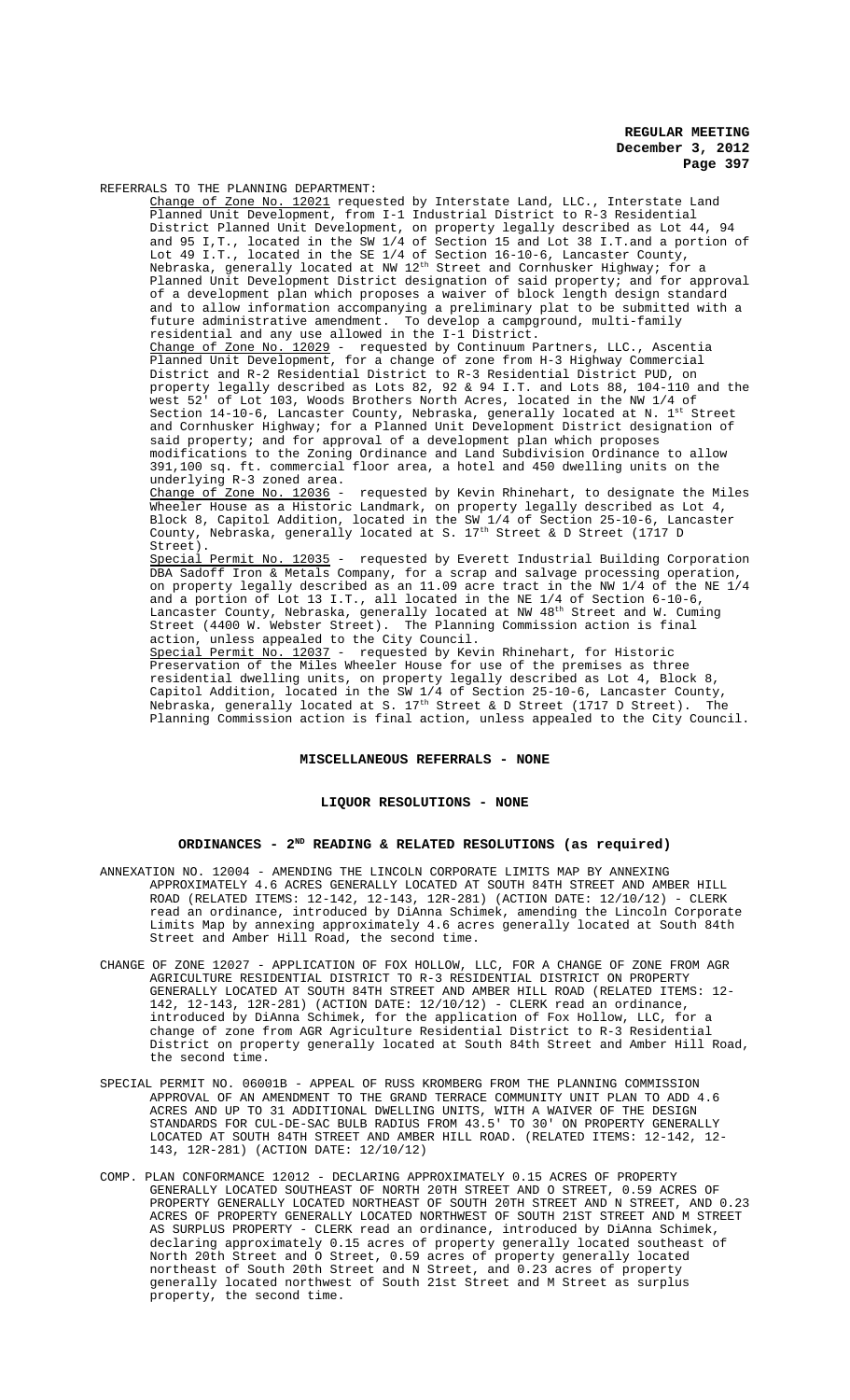- VACATION 12008 VACATING A PORTION OF SOUTH 38TH STREET RIGHT-OF-WAY, GENERALLY LOCATED AT SOUTH 38TH STREET AND SOUTH STREET - CLERK read an ordinance, introduced by DiAnna Schimek, vacating a portion of South 38th Street south of South Street from the northeast corner of Lot 5, Woods Bros. Half Acres Addition south a distance of 63.06 feet along the west right-of-way line of 38th Street to a point, thence southeasterly to a point on the east right-of-way line of 38th Street, 96.27 feet south of the northest corner of Lot 4, Woods Bros. Half Acres Addition, thence north along the east right-of-way line of South 38th Street to the south line of South Street, and also a triangular tract in the northwest corner of Lot 4, Woods Bros. Half Acres Addition; generally located at South 38th Street and South Street, and retaining title thereto in the City of Lincoln, Lancaster County, Nebraska, the second time.
- RATIFYING AN ORDINANCE TO VACATE T, U AND V STREETS BETWEEN 8TH AND 9TH STREETS IN THE CITY OF LINCOLN, THE ALLEY EXTENDING THROUGH AND INTO BLOCKS 18, 9, AND 6 IN ORIGINAL LINCOLN AND BLOCK 14 IN NORTH LINCOLN, AND THE UNNAMED RIGHT-OF-WAY BETWEEN 8TH AND 9TH STREETS LYING BETWEEN WHAT WAS ORIGINALLY PLATTED AS BLOCK 14 OF NORTH LINCOLN AND BLOCK 6 OF ORIGINAL LINCOLN WHICH WAS PASSED FEBRUARY 15, 1886 AND REPUBLISHED IN THE GENERAL REVISED AND CONSOLIDATED ORDINANCE OF THE CITY OF LINCOLN, BEING ORDINANCE NO. 623, WHICH WAS PRINTED AND PUBLISHED IN BOOK AND PAMPHLET FORM IN THE CITY OF LINCOLN IN PURSUANCE OF THE PROVISIONS OF THE STATUTES OF THE STATE OF NEBRASKA AND THE ORDINANCE OF THE CITY OF LINCOLN, AND BY ORDER AND UNDER THE AUTHORITY OF THE MAYOR AND CITY COUNCIL OF THE CITY OF LINCOLN - CLERK read an ordinance, introduced by DiAnna Schimek, ratifying an ordinance to vacate T, U amd V Streets between 8th and 9th Streets in the City of Lincoln, the alley extending through and into Blocks 18, 9 and 6 in Original Lincoln and Block 14 in North Lincoln, and the unnamed right-of-way between 8th and 9th Streets lying between what was originally platted as Block 14 of North Lincoln and Block 6 of Original Lincoln which was passed February 14, 1886 and in 1908 was republished in the general revised and consolidated ordinance of the City of Lincoln, being Ordinance No. 623, which was printed and published in book and pamphlet form in the City of Lincoln in pursuance of the provisions of the statutes of the State of Nebraska and the ordinance of the City of Lincoln, and by order and under the authority of the Mayor and City Council of the City of Lincoln, the second time.
- APPROVING A LICENSE AGREEMENT FOR PARKING BETWEEN THE CITY OF LINCOLN AND THE COMMUNITY HEALTH ENDOWMENT DESIGNATING FOUR PARKING SPACES IN THE UNION PLAZA PARKING LOT, GENERALLY LOCATED NORTH OF NORTH 21ST STREET AND Q STREET, FOR USE BY THE COMMUNITY HEALTH ENDOWMENT - CLERK read an ordinance, introduced by DiAnna Schimek, accepting and approving the License Agreement between the City of Lincoln, Nebraska and the Community Health Endowment to designate four parking spaces in the Union Plaza parking lot generally located north of North 21st Street and Q Street for use by the Community Health Endowment, the second time.
- AMENDING LINCOLN MUNICIPAL CODE §§ 2.02.050, 2.02.120 AND 2.02.065 TO TRANSFER THE RESPONSIBILITY AND MANAGEMENT OF THE EMERGENCY COMMUNICATION CENTER FROM THE FINANCE DEPARTMENT TO THE POLICE DEPARTMENT; AND BY AMENDING LINCOLN MUNICIPAL CODE §2.02.065 TO MAKE THE PUBLIC SAFETY DIRECTOR A PERMANENT POSITION (RELATED ITEMS 12-149, 12R-194) - CLERK read an ordinance, introduced by amending Section 2.02.050 and 2.02.120 of the Lincoln Municipal Code to reassign the Emergency Communications Division from the Finance Department to the Police Department; amending Section 2.02.065 to delete reference to the Emergency Communications Division Manager and to eliminate the expiration date of the Public Safety Director position; authorizing the transfer of remaining appropriations for the Emergency Communications Division from the Finance Department to the Police Department; repealing Sections 2.020.050, 2.02.065 and 2.02.120 of the Lincoln Municipal Code as hitherto existing, the second time.
- APPROVING AN AMENDMENT TO THE INTERLOCAL AGREEMENT BETWEEN THE CITY OF LINCOLN AND LANCASTER COUNTY FOR A COMMUNICATIONS CENTER TO CONTINUE TO SERVE THE COMMUNICATIONS NEEDS OF THE LINCOLN POLICE DEPARTMENT, LINCOLN FIRE & RESCUE, LANCASTER COUNTY SHERIFF'S OFFICE, AND THOSE RURAL FIRE/EMS AGENCIES WITH MEMBERSHIP IN THE LANCASTER COUNTY MUTUAL AID ASSOCIATION. (8/20/12 - P.H. CON'T TO 9/10/12) (9/10/12 - CON'T P.H. TO 9/17/12) (9/17/12 - P.H. CON'T TO 9/24/12) (9/24/12 - CON'T P.H. TO 10/8/12) (10/8/12 - INDEFINITE PENDING W/CON'T FUTURE P.H.) (11/19/12 -REQUEST TO REMOVE FROM PENDING FOR PUBLIC HEARING ON 12/3/12) (RELATED ITEMS: 12-149, 12R-194)

### **PUBLIC HEARING - RESOLUTIONS**

ACCEPTING THE REPORT OF NEW AND PENDING CLAIMS AGAINST THE CITY AND APPROVING DISPOSITION OF CLAIMS SET FORTH FOR THE PERIOD OF NOVEMBER 1 - 15, 2012 - CLERK read the following resolutions, introduced by DiAnna Schimek, who moved its adoption for approval:<br><u>A-87109</u> BE IT RESOLVED b

BE IT RESOLVED by the City Council of the City of Lincoln, Nebraska: That the claims listed in the attached report, marked as Exhibit "A", dated November 15, 2012, of various new and pending tort claims filed against the City of Lincoln with the Office of the City Attorney or the Office of the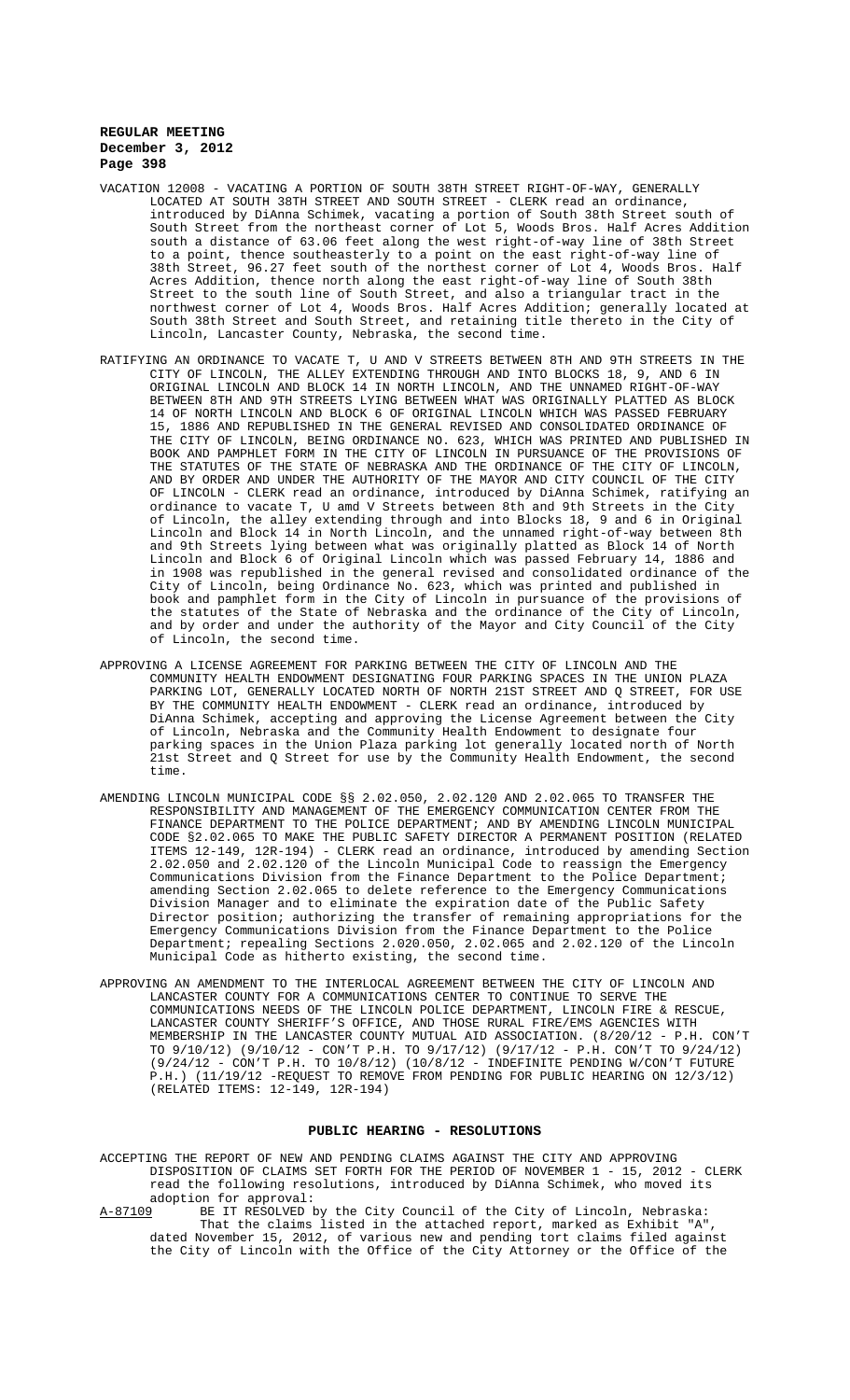City Clerk, as well as claims which have been disposed of, are hereby received<br>as required by Neb. Rev. Stat. § 13-905 (Reissue 1997). The dispositions of as required by <u>Neb. Rev. Stat.</u> § 13-905 (Reissue 1997). The dispositions of claims by the Office of the City Attorney, as shown by the attached report, are hereby approved:

| DENIED CLAIMS |                                                                       | ALLOWED/SETTLED CLAIMS               |  |            |
|---------------|-----------------------------------------------------------------------|--------------------------------------|--|------------|
| None          | Marcella Barber                                                       |                                      |  | \$2,250.00 |
|               |                                                                       | Farmers Mutual of Nebraska           |  |            |
|               |                                                                       | a/s/o Christopher & Michelle Dimmitt |  | 3,368.88   |
|               | Stuart Hall                                                           |                                      |  | 2,303.44   |
|               | Clorissa Lee                                                          |                                      |  | 825.24     |
|               | The City Attorney is hereby directed to mail to the various claimants |                                      |  |            |

listed herein a copy of this resolution which shows the final disposition of their claim. Introduced by DiAnna Schimek

Seconded by Carroll and carried by the following vote: AYES: Camp, Carroll, Cook, Emery, Eskridge, Schimek; NAYS: None.

APPROVING AN AMENDMENT TO THE AGREEMENT BETWEEN THE CITY OF LINCOLN ON BEHALF OF THE LINCOLN-LANCASTER COUNTY HEALTH DEPARTMENT AND THE NEBRASKA DEPARTMENT OF ENVIRONMENTAL QUALITY FOR THE HEALTH DEPARTMENT'S AIR QUALITY PROGRAM 105 WORKPLAN TO EXTEND THE TERM UNTIL DECEMBER 31, 2012 - PRIOR to reading: CARROLL Moved to Delay Action one week with continued Public Hearing to December

10, 2012. Seconded by Schimek and carried by the following vote: AYES: Camp, Carroll, Cook, Emery, Eskridge, Schimek; NAYS: None.

- APPROVING A CONTRACT AGREEMENT BETWEEN THE CITY OF LINCOLN, LANCASTER COUNTY, AND LINCOLN-LANCASTER COUNTY PUBLIC BUILDING COMMISSION AND CELLCO PARTNERSHIP D/B/A VERIZON WIRELESS FOR WIRELESS VOICE SERVICE, WIRELESS BROADBAND SERVICE, ACCESSORIES AND EQUIPMENT PURSUANT TO STATE OF NEBRASKA CONTRACT NUMBER 53233 04 FOR A FOUR YEAR TERM - CLERK read the following resolutions, introduced by DiAnna Schimek, who moved its adoption for approval:<br>A-87110 BE IT RESOLVED by the City Council of the City
- A-87110 BE IT RESOLVED by the City Council of the City of Lincoln, Nebraska: That the attached Contact Agreement between the City of Lincoln, Lancaster County, and Lincoln-Lancaster County Public Building Commission and Cellco Partnership d/b/a Verizon Wireless for Wireless Voice Service, Wireless Broadband Service, Accessories and Equipment pursuant to State of Nebraska Contract Number 53233 04 for a four year term, upon the terms as set forth in said Contract Agreement, is hereby approved and the Mayor is authorized to execute the same on behalf of the City of Lincoln.

Introduced by DiAnna Schimek Seconded by Carroll and carried by the following vote: AYES: Camp, Carroll, Cook, Emery, Eskridge, Schimek; NAYS: None.

APPROVING THE AMENDMENT TO EACH OF THE AGREEMENTS FOR THE ANNUAL REQUIREMENTS FOR IN-HOME SUPPORTIVE SERVICES FOR THE ELDERLY, PURSUANT TO BID NO. 10-181, BETWEEN THE CITY OF LINCOLN AND TABITHA HOME CARE SPECIALTIES, THE CITY OF LINCOLN AND ARCADIA HEALTH CARE, AND THE CITY OF LINCOLN AND ELITE PROFESSIONALS HOME CARE COMPANY FOR ADDITIONAL TWO YEAR TERMS - CLERK read the following resolutions, introduced by DiAnna Schimek, who moved its adoption for approval:

A-87111 BE IT RESOLVED by the City Council of the City of Lincoln, Nebraska: That the three attached Amendments to Agreements for Annual Requirements for In-Home Supportive Services for the Elderly between the City of Lincoln and Tabitha Home Care Specialties, Arcadia Health Care, and Elite Professionals Home Care Company, pursuant to Bid No. 10-181,for additional two-year terms, upon the terms as set forth in said Amendments to Agreements, are hereby approved and the Mayor is authorized to execute the same on behalf of the City of Lincoln. Introduced by DiAnna Schimek

Seconded by Carroll and carried by the following vote: AYES: Camp, Carroll, Cook, Emery, Eskridge, Schimek; NAYS: None.

APPROVING A CONTRACT AGREEMENT BETWEEN THE CITY OF LINCOLN AND PEPSI-COLA OF LINCOLN FOR THE ANNUAL REQUIREMENTS FOR CITY OF LINCOLN BEVERAGE AND SNACK VENDING SERVICES, PURSUANT TO RFP BID NO. 12-183 FOR A FIVE YEAR TERM WITH AN OPTION TO RENEW FOR ONE ADDITIONAL FIVE YEAR TERM - CLERK read the following resolutions, introduced by DiAnna Schimek, who moved its adoption for approval:<br>A-87112 BE IT RESOLVED by the City Council of the City of Lincoln, 1

BE IT RESOLVED by the City Council of the City of Lincoln, Nebraska: That the attached Contract Agreement between the City of Lincoln and Pepsi-Cola of Lincoln for the annual requirements for City of Lincoln Beverage and Snack Vending Services, pursuant to Bid No. 12-183 for a five year term with an option to renew for one additional five year term, upon the terms as set forth in said Contract Agreement, is hereby approved and the Mayor is authorized to execute the same on behalf of the City of Lincoln.

Introduced by DiAnna Schimek Seconded by Carroll and carried by the following vote: AYES: Camp, Carroll, Cook, Emery, Eskridge, Schimek; NAYS: None.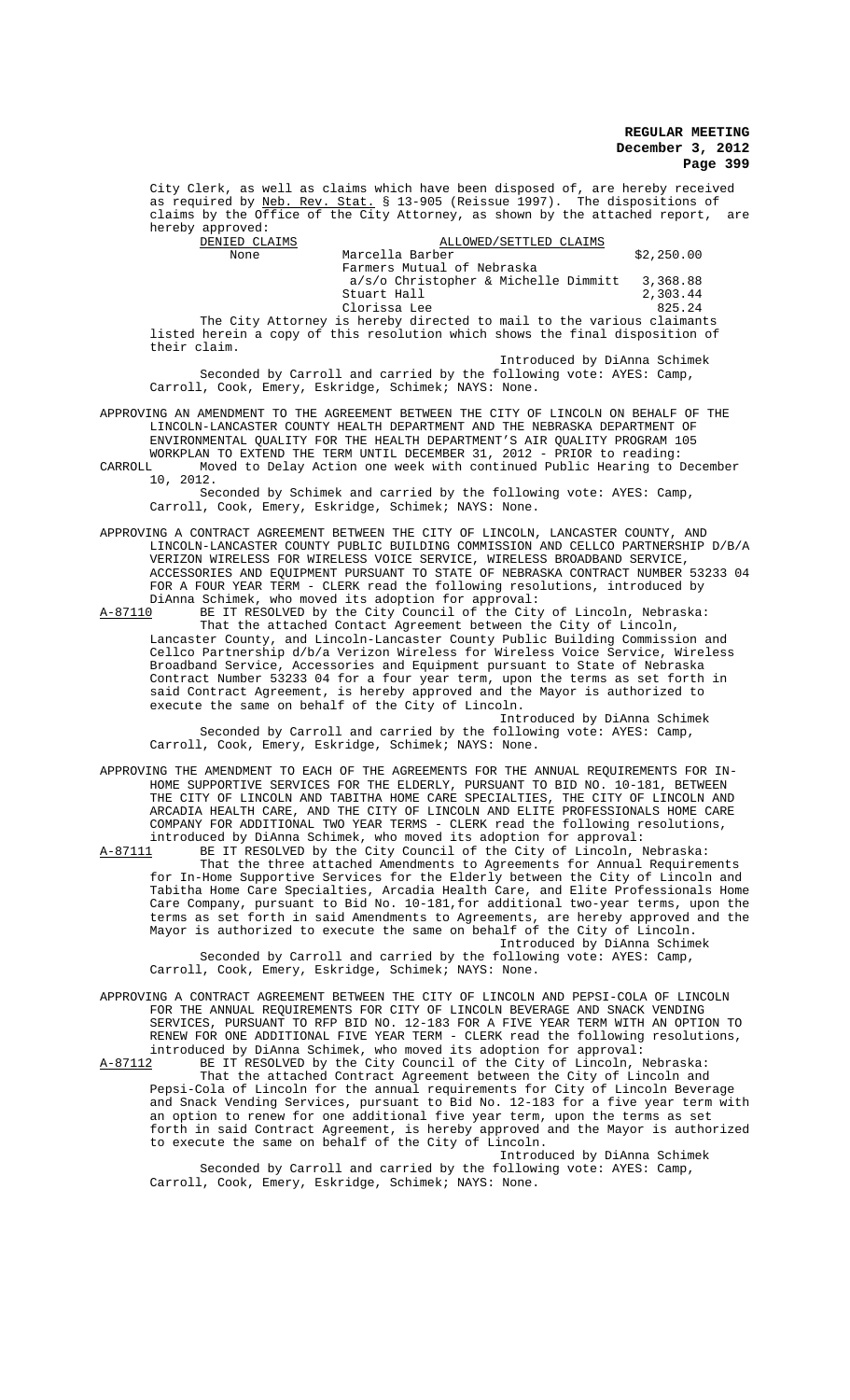APPROVING A CONTRACT AGREEMENT BETWEEN THE CITY OF LINCOLN AND HOUCK TRANSIT ADVERTISING FOR THE ANNUAL REQUIREMENTS FOR TRANSIT ADVERTISING SERVICES, PURSUANT TO RFP NO. 12-237 FOR A FIVE YEAR TERM - CLERK read the following resolutions, introduced by DiAnna Schimek, who moved its adoption for approval:<br>A-87113 BE IT RESOLVED by the City Council of the City of Lincoln, Nebraska:

A-87113 BE IT RESOLVED by the City Council of the City of Lincoln, Nebraska: That the attached Contract Agreement between the City of Lincoln and Houck Transit Advertising for the annual requirements for Transit Advertising Services, pursuant to RFP No. 12-237 for a five year term, upon the terms as set forth in said Contract Agreement, is hereby approved and the Mayor is authorized to execute the same on behalf of the City of Lincoln.

Introduced by DiAnna Schimek Seconded by Carroll and carried by the following vote: AYES: Camp, Carroll, Cook, Emery, Eskridge, Schimek; NAYS: None.

APPROVING A PRELIMINARY ENGINEERING AND NATIONAL ENVIRONMENTAL POLICY ACT SERVICES AGREEMENT BETWEEN THE CITY OF LINCOLN AND THE SCHEMMER ASSOCIATES TO ESTABLISH VARIOUS DUTIES AND FUNDING RESPONSIBILITIES FOR A FEDERAL AID PROJECT FOR CITY PROJECT NO. 702671, A SAFETY PROJECT AT NORTH 14TH STREET AND THE EASTBOUND OFF-RAMP TO U.S. HIGHWAY 6 - CLERK read the following resolutions, introduced by DiAnna Schimek, who moved its adoption for approval:

A-87114 BE IT RESOLVED by the City Council of the City of Lincoln, Nebraska: That the attached Preliminary Engineering and National Environmental Policy Act Services Agreement between the City of Lincoln and the Schemmer Associates to establish various duties and funding responsibilities for a Federal Aid Project for City Project No. 702671, Safety Project at North 14th Street and the eastbound off-ramp to U.S. Highway 6, NDOR Project No. HSIP-5227(7), Control No. 12944, in accordance with the terms and conditions contained in said Agreement, is hereby approved and the Mayor is authorized to execute the same on behalf of the City of Lincoln.

The City Clerk is directed to return the executed copies of the Agreement to Craig Aldridge, Engineering Services Division of the Department of Public Works & Utilities, for transmittal and execution by the State Department of Roads.

Introduced by DiAnna Schimek Seconded by Carroll and carried by the following vote: AYES: Camp, Carroll, Cook, Emery, Eskridge, Schimek; NAYS: None.

APPROVING A PRELIMINARY ENGINEERING SERVICES AGREEMENT BETWEEN THE CITY OF LINCOLN AND THE SCHEMMER ASSOCIATES TO ESTABLISH VARIOUS DUTIES AND FUNDING RESPONSIBILITIES FOR A FEDERAL AID PROJECT FOR THE LINCOLN STONEBRIDGE TRAIL PROJECT, NDOR NO. ENH-55(177), CONTROL NO. 13213, GENERALLY LOCATED NEAR 14TH STREET AND ALVO ROAD - CLERK read the following resolutions, introduced by DiAnna Schimek, who moved its adoption for approval:<br>A-87115 BE IT RESOLVED by the City

BE IT RESOLVED by the City Council of the City of Lincoln, Nebraska: That the attached Preliminary Engineering Services Agreement between the City of Lincoln and the Schemmer Associates to establish various duties and funding responsibilities for a Federal Aid Project for the Lincoln Stonebridge Trail Project, NDOR No. ENH-55(177), Control No. 13213, generally located near 14th Street and Alvo Road, in accordance with the terms and conditions contained in said Agreement, is hereby approved and the Mayor is authorized to execute the same on behalf of the City of Lincoln.

The City Clerk is directed to return the executed copies of the Agreement to Terry Genrich, Parks and Recreation Department, for transmittal and execution by the State Department of Roads.

Introduced by DiAnna Schimek Seconded by Carroll and carried by the following vote: AYES: Camp, Carroll, Cook, Emery, Eskridge, Schimek; NAYS: None.

WAIVER NO. 12020 - APPEAL OF MARC SCHNIEDERJANS ON BEHALF OF HAMANN MEADOWS TOWNHOMES, LLC FROM THE PLANNING COMMISSION DENIAL OF THEIR REQUEST TO WAIVE THE REQUIREMENT OF §26.23.125 OF THE LAND SUBDIVISION ORDINANCE FOR PEDESTRIAN WAY ASSOCIATED WITH A BLOCK LENGTH IN EXCESS OF 1,000 FEET ON PROPERTY GENERALLY LOCATED BETWEEN CRYSTAL COURT AND DIAMOND COURT APPROXIMATELY ONE BLOCK NORTHEAST OF THE INTERSECTION OF PIONEERS BLVD. AND SOUTH 76TH STREET - CLERK read the following resolutions, introduced by DiAnna Schimek, who moved its adoption for approval:<br>A-87116 WHEREAS, Hamann

WHEREAS, Hamann Meadows 1st Addition, generally located northeast of South 76th Street and Pioneers Boulevard was previously approved by the City of Lincoln; and

WHEREAS, pursuant to the Land Subdivision Ordinance a pedestrian way is required to be provided when a block length exceeds 1,000 feet in length; and WHEREAS, pursuant to said requirement a pedestrian sidewalk was required to be installed in Outlot A generally located between Crystal and Diamond Courts approximately one block northeast of the intersection of Pioneers Blvd. and South 76th Street as a condition of approval for Hamann Meadows 1st Addition; and

WHEREAS, Hamann Meadows Townhomes, LLC, owner of Outlot A, Hamann Meadows 1st Addition, has requested a modification of the Land Subdivision Ordinance to waive said requirement, pursuant to § 26.31.010 of the Lincoln Municipal Code; and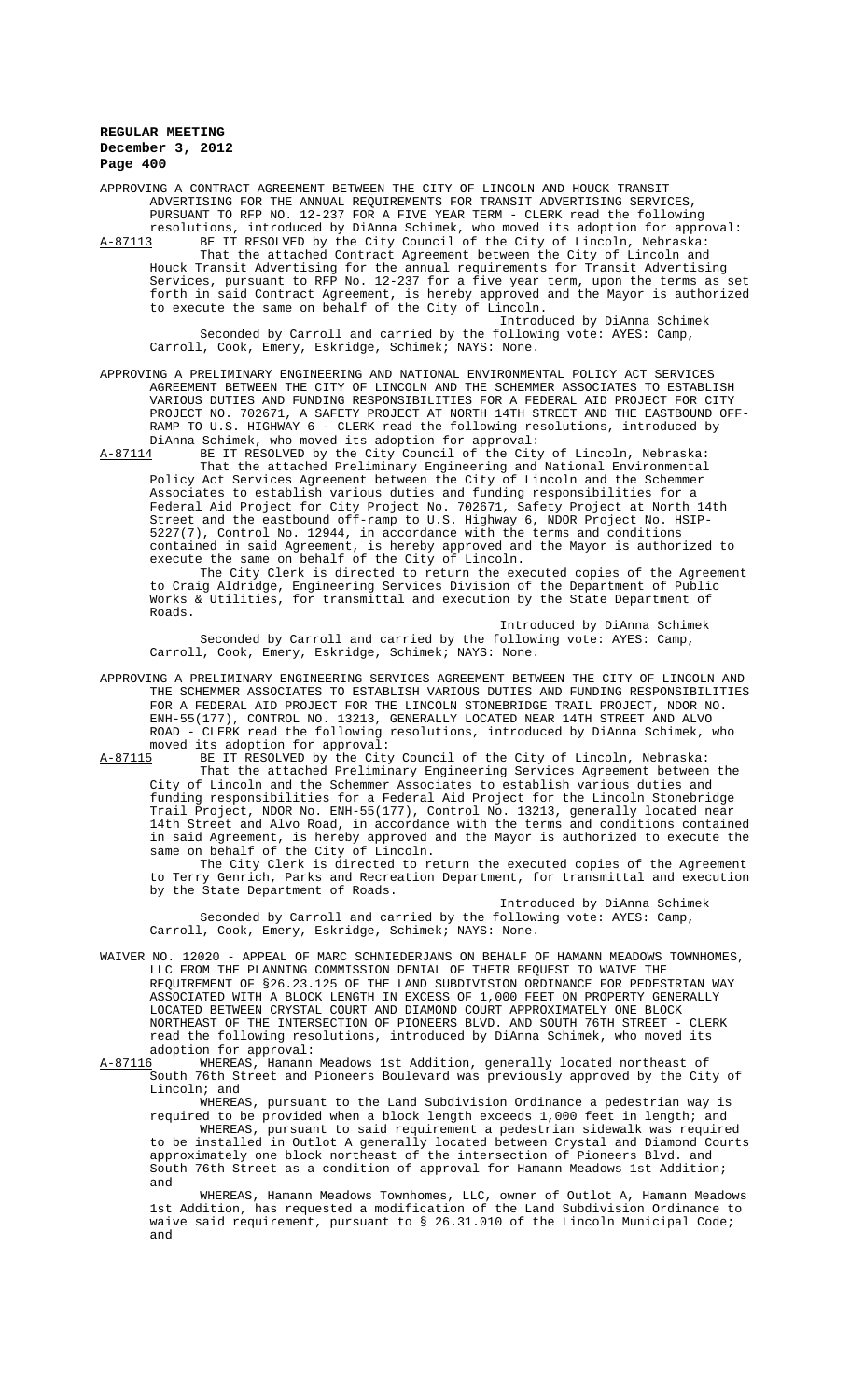WHEREAS, on October 17, 2012 the Planning Commission held a public hearing on said request and denied the waiver; and

WHEREAS, on October 29, 2012 the applicant filed a notice of appeal appealing the action of the Planning Commission denying the requested waiver; and

WHEREAS, pursuant to Lincoln Municipal Code § 26.31.010(g)(2) the action appealed from is deemed advisory and the City Council is authorized to take final action on the requested waiver; and

WHEREAS, the City Council finds that the strict application of the requirement that a pedestrian way be located in Outlot A, Hamann Meadows 1st Addition, would not result in actual difficulties or substantial hardship or injustice to the property owner.

NOW, THEREFORE, BE IT RESOLVED by the City of Lincoln, Nebraska: That the requested waiver of the requirement of the Land Subdivision Ordinance that a pedestrian way sidewalk be installed in Outlot A in Hamann Meadows 1st Addition, is hereby denied.

Introduced by DiAnna Schimek Seconded by Carroll and carried by the following vote: AYES: Carroll, Cook, Emery, Eskridge, Schimek; NAYS: Camp.

# ORDINANCE - 3<sup>RD</sup> READING & RELATED RESOLUTIONS (as required) - NONE

#### **RESOLUTIONS - ACTION ONLY**

ADOPTING THE LES RATE SCHEDULES PROVIDING FOR A SYSTEM AVERAGE RATE INCREASE OF 2.6%, EFFECTIVE JANUARY 1, 2013 - PRIOR to reading:

CAMP Moved to MTA#1 to amend Bill No. 12R-267 in the following manner: 1. On page 1, line 13, after the word "rates;" insert the words however, a majority of the City Council has concluded that necessary services can be provided to ratepayers at a level of revenue which is decreased by \$2 million, thereby requiring a lesser rate increase;

2. On page 1, line 18, delete the following language, "the justification for said rates and charges has been demonstrated and therefore said rates" and insert in lieu thereof the following, a lesser rate increase than proposed by the Administrative Board of Lincoln Electric System.

3. On page 2, line 3, after the date "January 1, 2013," delete the words "the attached 'Rate Schedules'" and insert in lieu thereof, Lincoln Electric System is directed to implement Rate Schedules.

4. On page 2, line 5, after the words "Lincoln Electric System" insert the

following language, which results in a system average increase of 1.8 percent, which rate schedule.

Seconded by Emery and **LOST** by the following vote: AYES: Camp, Emery; NAYS: Carroll, Cook, Eskridge, Schimek.

CAMP Moved to MTA#2 to amend Bill No. 12R-267 in the following manner: 1. On page 1, line 13, after the word "rates;" insert the words however, a majority of the City Council has concluded that necessary service can be provided to ratepayers at a lower level of revenue necessitating a lower system average rate increase which is reduced by an amount commensurate to the amount of variance between the 2012 budgeted net revenue and 2012 actual net revenue, based on the 2012 final year-end financial statement;

2. On page 1, line 18, delete the following language, "justification for ates and charges has been demonstrated and therefore said rates" and said rates and charges has been demonstrated and therefore said rates" insert in lieu thereof the following , <u>rate proposed by the Administrative Board</u> of Lincoln Electric System should be reduced by an amount commensurate to the amount of variance between the 2012 budgeted net revenue and 2012 actual net revenue, based on the 2012 final year-end financial statement.

3. On page 2, line 3, after the word "effective" delete the words "January 1, 2013, the attached 'Rate Schedules'" and insert in lieu thereof, March 1, 2013, Lincoln Electric System is directed to implement Rate Schedules. 4. On page 2, line 4, after the word "effective" delete the date

"January 1" and insert in lieu thereof the following, March 1. 5. On page 2, line 5, after the words "Lincoln Electric System" insert the following language, which reduce the amount of the system average rate

increase proposed by the LES Administrative Board by an amount commensurate to the amount of variance between the 2012 budgeted net revenue and 2012 actual net revenue, based on the 2012 final year-end financial statement, less an amount to compensate for the delay in implementing the rate increase on March 1, 2013 rather than January 1, 2013, which adjusted amount shall be implemented by a deposit of the net revenue variance into the Rate Stabilization Fund in 2012 and a corresponding withdrawal in the same amount from the Rate Stabilization Fund in 2013 to effectuate the reduction in the 2013 system average rate increase; which rate schedules.

On page 2, line 5, delete the word "is" and insert in lieu thereof the following, are.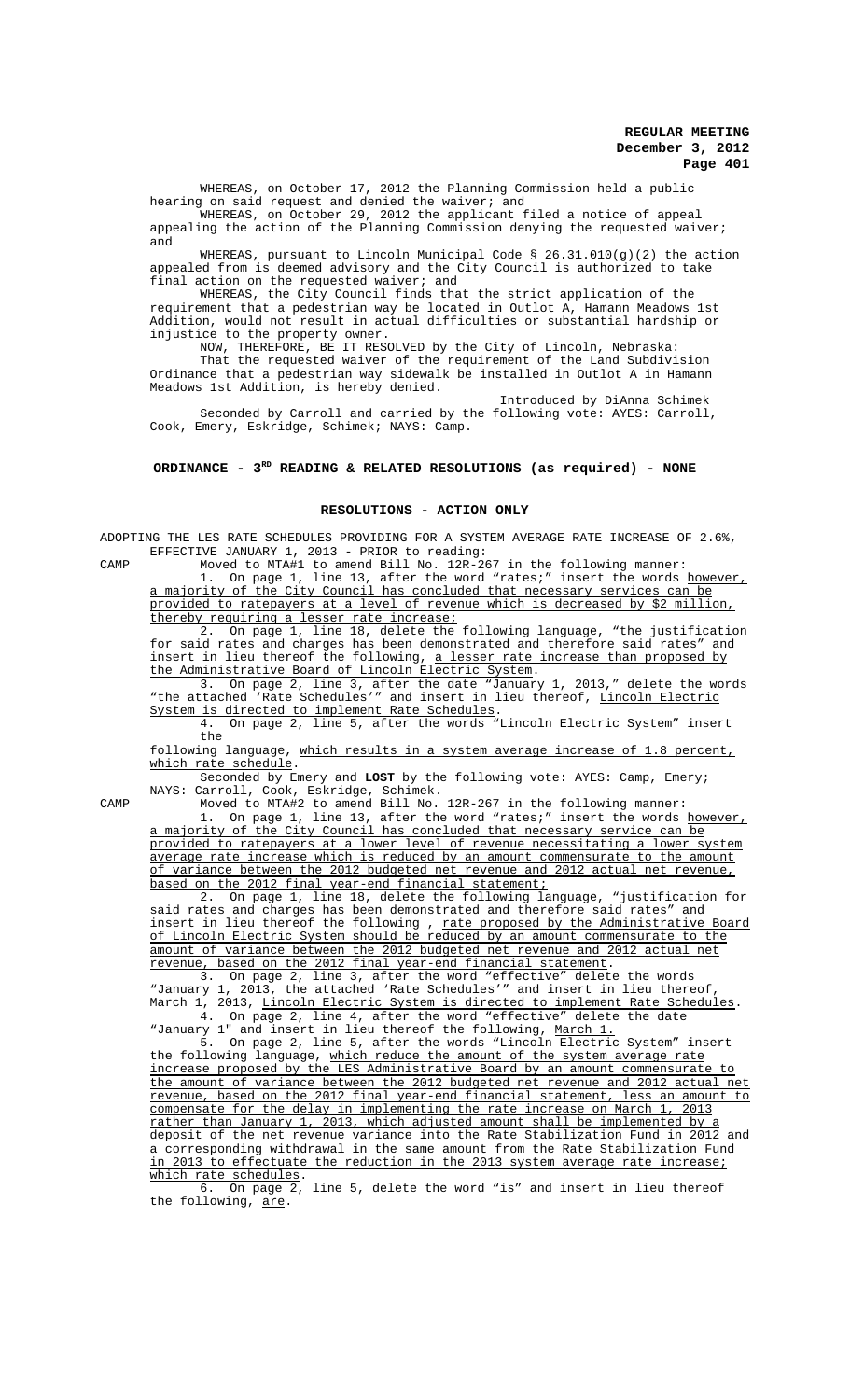EMERY Seconded.<br>CAMP Stated Fo Stated For the Record:

"I have to clarify, and I told Mr. Carroll this before the meeting, I also met with the big-rate payers, that group. And that was why my 2nd amendment came out; that represented what they wanted. They said, yes, leave it to see what the surplus is, but they did not say to just leave it up to the Board without any direction, because there is no direction. The Board is just going to put it toward the Rate-Stabilization Fund. So my amendment before you represents what the large-users would prefer.'<br>FINAL VOTE: LOST by the following vote:

LOST by the following vote: AYES: Camp, Emery; NAYS: Carroll, Cook, Eskridge, Schimek.

CLERK Read the following resolution, introduced by Doug Emery, who moved its adoption for approval:<br>A-87117 WHEREAS, rate so

A-87117 MHEREAS, rate schedules for the use and services of Lincoln Electric System of the City of Lincoln, including the electric energy sold, furnished or supplied by said City of Lincoln, Nebraska, have been established by resolution from time to time, the last one being Resolution No. A-86644, adopted by the City Council on December 12, 2011 and approved by the Mayor on December 15, 2011; and

WHEREAS, the Administrative Board of the Lincoln Electric System has recommended to the City Council of the City of Lincoln, Nebraska, that the document entitled, "Rate Schedules", for rates effective January 1, 2013, which is attached hereto and fully incorporated herein, be adopted for the use of Lincoln Electric System and the provision of services to ratepayers in the service area of Lincoln Electric System; and

WHEREAS, the rate recommendation demonstrating the justification for a system average increase of 2.6 percent to be effective January 1, 2013 complies with the City of Lincoln's Bond Ordinance for Lincoln Electric System regarding rates; and

WHEREAS, LES staff provided extensive customer information and outreach on the proposed 2013 rates, including a public hearing that was held on October 23, 2012, at 7:00 p.m. at the Walter A. Canney Service Center, 2620 Fairfield St.; and

WHEREAS, it is evident to the City Council of the City of Lincoln, Nebraska, that the justification for said rates and charges has been demonstrated and therefore said rates should be adopted.

NOW, THEREFORE, BE IT RESOLVED by the City Council of the City of Lincoln, Nebraska:

That effective January 1, 2013, the attached "Rate Schedules" for rates effective January 1, 2013, for the use of Lincoln Electric System and the provision of services to ratepayers in the service area of Lincoln Electric System is hereby established and adopted.

BE IT FURTHER RESOLVED that, although Governmental Accounting Standards Board (GASB) Statement Number 65 will require debt issuance costs to be expensed in the current period for financial statement ending December 31, 2013, LES proposed to continue to amortize those costs over the life of the related debt. The costs will be amortized as allowed under GASB Statement Number 62 to utilize which, among other things, allows special accounting or amortization of certain expenses subject to certain requirements, including a plan to recover such costs through future rates and regulatory body approval.

BE IT FURTHER RESOLVED that Resolution No. A-86644, adopted on December 12, 2011, is hereby superseded by this Resolution effective January 1, 2013. Introduced by Doug Emery

Seconded by Carroll and carried by the following vote: AYES: Carroll, Cook, Emery, Eskridge, Schimek; NAYS: Camp.

ADOPTING THE LINCOLN ELECTRIC SYSTEM ANNUAL BUDGET FOR 2013, TO BECOME EFFECTIVE JANUARY 1, 2013 - CLERK read the following resolution, introduced by Doug Emery, who moved its adoption:

A-87118 WHEREAS, under the provisions of Section 4.24.090 of the Lincoln Municipal Code, a proposed annual budget for the operation of the Lincoln

Electric System (LES) for 2013 was approved by the LES Administrative Board at a special Board meeting on October 30, 2012; and

WHEREAS, pursuant to the above-cited code section, a public hearing on the proposed budget was held on October 23, 2012, notice thereof having been published in one issue of the Lincoln Journal Star newspaper published and of general circulation in the City more than five (5) days before such hearing. NOW, THEREFORE, BE IT RESOLVED by the City Council of the City of Lincoln, Nebraska:

1. That pursuant to the provisions of Section 4.24.090 of the Lincoln Municipal Code, the Lincoln Electric System Annual Budget for the fiscal year beginning January 1, 2013, is hereby adopted, and all funds listed therein are hereby appropriated for the several purposes therein stated.

That all money received and any of the aforesaid funds in excess of the estimated balances and receipts set forth in said budget shall be credited to the surplus of such funds.

3. That all monies received and set apart for the operation and maintenance of the Lincoln Electric System and all monies received from any source that are required to be applied to the costs of said operation and maintenance, shall be deposited in the appropriate operation and maintenance account, and paid out upon the order of those persons designated by the LES Administrative Board.

4. That LES is authorized to utilize Governmental Accounting Standards Board (GASB) Statement Number 62 to amortize debt issuance costs over the life of the related debt.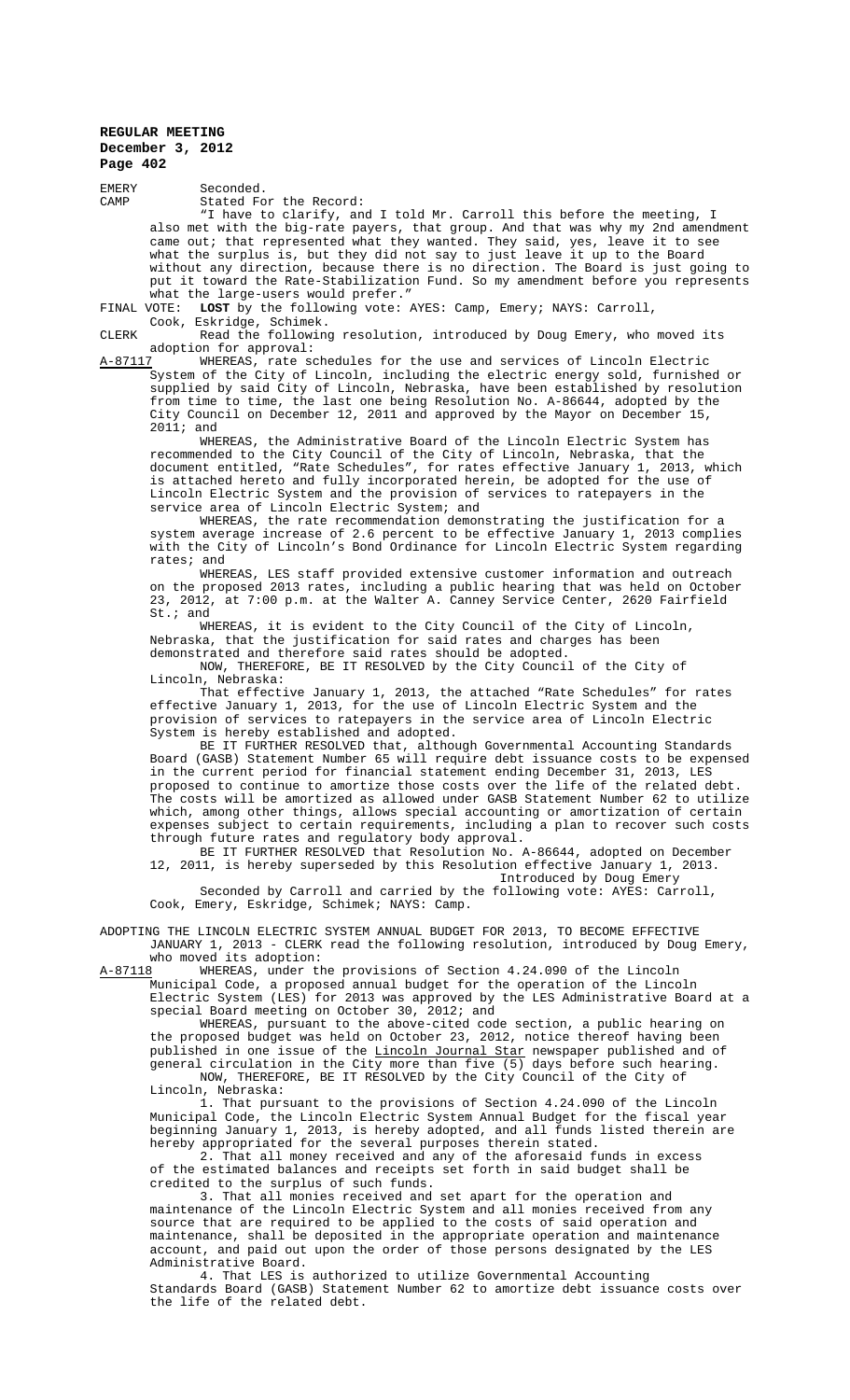5. That by adoption of the Capital Budget, the City Council hereby authorizes the acquisition of all necessary right-of-way, easements, or other interests in land, by purchase if possible, by condemnation if necessary, for those projects included within the Capital Budget.

to the extent capital improvements of LES are made from LES revenue and other funds, it is intended that the amount of such expenditures, which is not reasonably expected to exceed \$95 million shall be reimbursable to the LES revenue and other funds through the issuance of future electric system revenue bonds, there being no funds of LES or the City reserved, allocated on a long-term basis or otherwise set aside (or reasonably expected to be reserved, allocated on a long-term basis or otherwise set aside) to provide permanent financing for the expenditures related to such expenditures, other than pursuant to the issuance of such electric system revenue bonds, this Resolution being determined to be consistent with the budgetary and financial circumstances of LES and the City as they exist or are reasonably foreseeable on the date hereof. The proper officers of LES shall keep and maintain records at least annually to determine the amount of such excess capital expenditures that may be reimbursed from electric system revenue bond proceeds.

7. There is hereby appropriated all money received from any source as grants or donations received for public purposes.

Introduced by Doug Emery Seconded by Carroll and carried by the following vote: AYES: Camp, Carroll, Cook, Emery, Eskridge, Schimek; NAYS: None.

# ORDINANCES - 1<sup>st</sup> READING & RELATED RESOLUTIONS (as required)

- REPEALING ORDINANCE NO. 18002, PASSED ON JUNE 3, 2002, ESTABLISHING A VOLUNTARY UTILITY BILLING DONATION PROGRAM BY USERS OF ELECTRICITY FURNISHED BY THE LINCOLN ELECTRIC SYSTEM, KNOWN AS LINCOLN CARES - CLERK read an ordinance, introduced by Jon Camp, repealing Ordinance No. 18002, passed on June 3, 2002, establishing the voluntary utility billing donation program with Lincoln Electric System, known as the Lincoln Cares program. The Lincoln Cares program will be modified and continued under an Executive Order, the first time.
- ANNEXATION NO. 12006 AMENDING THE LINCOLN CORPORATE LIMITS MAP BY ANNEXING APPROXIMATELY 100 ACRES GENERALLY LOCATED AT NORTH 84TH STREET AND HAVELOCK AVENUE - CLERK read an ordinance, introduced by Jon Camp, annexing and including the below described land as part of the City of Lincoln, Nebraska and amending the Corporate Limits map attached to and made a part of Ordinance No. 18208, to reflect the extension of the corporate limits boundary of the City of Lincoln, Nebraska established and shown thereon, the first time.
- CHANGE OF ZONE NO. 04075D APPLICATION OF VILLAGE GARDENS DEVELOPMENT COMPANY, LLC, TO AMEND THE VILLAGE GARDENS PLANNED UNIT DEVELOPMENT TO EXPAND THE AREA BY APPROXIMATELY TWO ACRES; FOR A CHANGE OF ZONE FROM AG AGRICULTURE DISTRICT TO R-3 RESIDENTIAL DISTRICT PUD ON A PORTION OF OUTLOT F, VILLAGE MEADOWS 3RD ADDITION; FOR A PLANNED UNIT DEVELOPMENT DISTRICT DESIGNATION OF SAID PROPERTY; AND FOR A DEVELOPMENT PLAN WITH MODIFICATIONS TO THE ZONING ORDINANCE AND LAND SUBDIVISION ORDINANCE TO ALLOW SINGLE FAMILY RESIDENTIAL DWELLINGS IN THE UNDERLYING R-3 ZONED AREA GENERALLY LOCATED AT SOUTH  $62^{\text{\tiny{ND}}}$  STREET AND BLANCHARD BOULEVARD - CLERK read an ordinance, introduced by Jon Camp, amending the Lincoln Zoning District Maps attached to and made a part of Title 27 of the Lincoln Municipal Code, as provided by Section27.05.020 of the Lincoln Municipal Code, by changing the boundaries of the districts established and shown thereon, the first time.
- **TECHNICAL AMENDMENTS ORDINANCE** AMENDING CHAPTER 2.02 OF THE LINCOLN MUNICIPAL CODE RELATING TO GOVERNMENTAL ORGANIZATION, CHAPTER 2.14 RELATING TO CITY AUDITOR, AND CHAPTER 2.56 RELATING TO RESTRICTIONS ON PARTICIPATION IN LOTTERIES BY AMENDING SECTION 2.02.050, THE TITLE OF CHAPTER 2.14, AND SECTIONS 2.14.010, 2.14.020, 2.14.030, 2.14.040, 2.14.050, 2.14.060, 2.14.070, 2.14.080, AND 2.56.030 TO REFLECT THE CHANGE OF TITLE OF THE POSITION OF CITY AUDITOR TO CITY CONTROLLER; AMENDING CHAPTER 2.16 OF THE LINCOLN MUNICIPAL CODE RELATING TO CITY TREASURER BY AMENDING SECTIONS 2.16.040, 2.16.050, AND 2.16.060 TO CHANGE TERMINOLOGY TO ACCORD WITH MODERN PRACTICE AND TECHNOLOGY CURRENTLY UTILIZED BY THE CITY TREASURER; AMENDING CHAPTER 3.04 OF THE LINCOLN MUNICIPAL CODE RELATING TO REVENUE AND FINANCE GENERAL PROVISIONS BY AMENDING SECTION 3.04.010 TO ACCORD WITH THE 2007 AMENDMENT OF THE LINCOLN CHARTER BY PROVIDING THAT PAYMENTS OF APPROVED CLAIMS MAY BE MADE BY CHECKS OR WARRANTS - CLERK read an ordinance, introduced by Jon Camp, amending chapter 2.02 of the Lincoln Municipal Code relating to Governmental Organization, Chapter 2.14 relating to City Auditor, and Chapter 2.56 relating to Restrictions on Participation in Lotteries by amending Section 2.02.050, the title of Chapter 2.14, and Sections 2.14.010, 2.14.020, 2.14.030, 2.14.040, 2.14.050, 2.14.060, 2.14.070, 2.14.080, and 2.56.030 to reflect the change of title of the position of City Auditor to City Controller; amending Chapter 2.16 of the Lincoln Municipal Code relating to City Treasurer by amending Sections 2.16.040, 2.16.050, and 2.16.060 to change terminology to accord with modern practice and technology currently utilized by the City Treasurer; amending Chapter 3.04 of the Lincoln Municipal Code relating to Revenue and Finance General Provisions by amending Section 3.04.010 to accord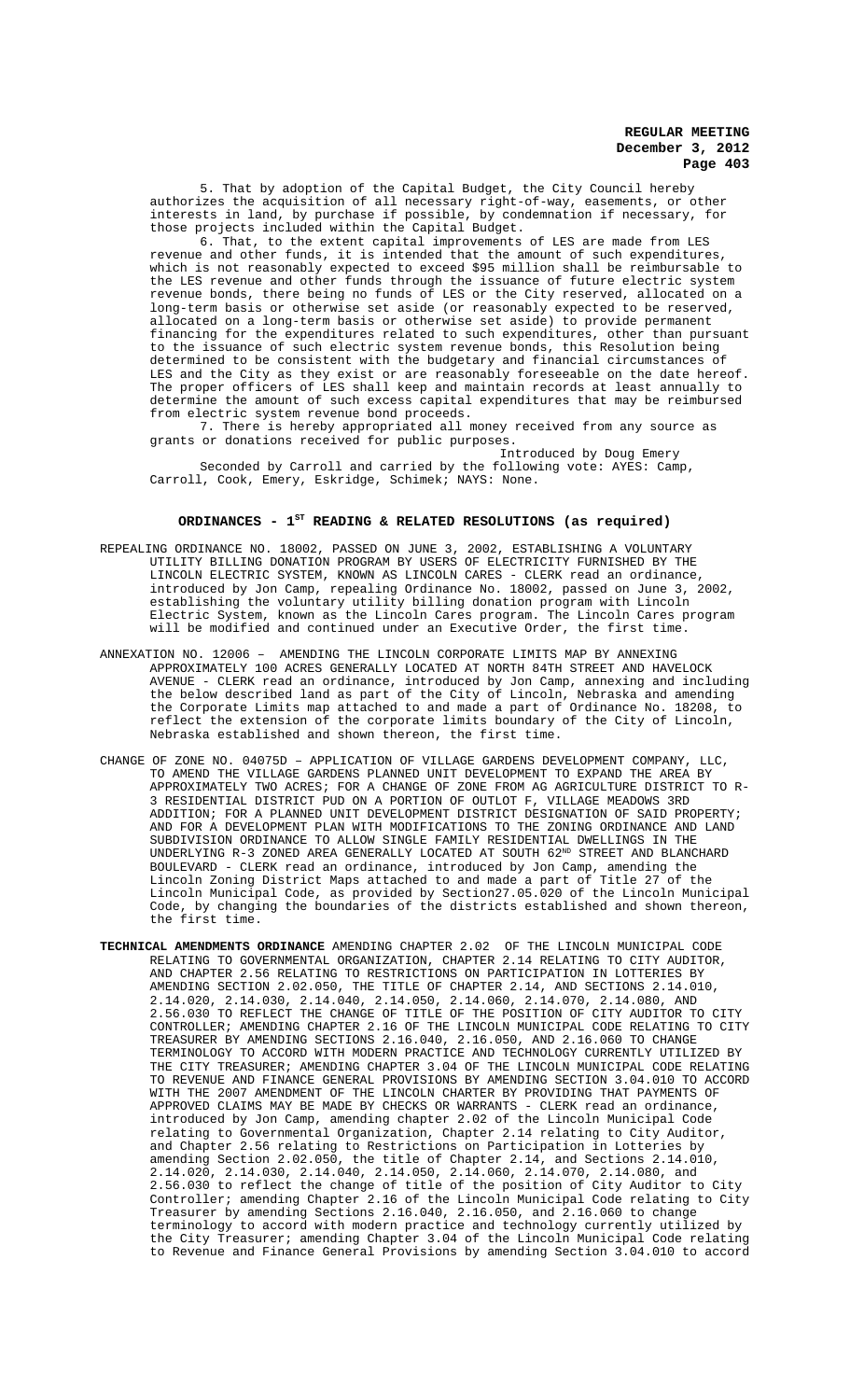with the 2007 amendment of the Lincoln Charter by providing that payments of approved claims may be made by checks or warrants; and repealing Sections 2.02.050, 2.14.010, 2.14.020, 2.14.030, 2.14.040, 2.14.050, 2.14.060, 2.14.070, 2.14.080, 2.16.040, 2.16.050, 2.16.060, 2.56.030, ans 3.04.010 of the Lincoln Municipal Code as hitherto existing, the first time.

- **CONSENT AMENDMENTS ORDINANCE** AMENDING CHAPTER 2.16 OF THE LINCOLN MUNICIPAL CODE RELATING TO CITY TREASURER BY AMENDING SECTIONS 2.16.090 AND 2.16.100 TO REVISE DUTIES TO ACCORD WITH MODERN PRACTICE AND TECHNOLOGY CURRENTLY UTILIZED BY THE CITY TREASURER; AMENDING CHAPTER 2.18 OF THE LINCOLN MUNICIPAL CODE RELATING TO PURCHASING DIVISION BY AMENDING SECTIONS 2.18.020 AND 2.18.030 TO RAISE DEPARTMENTAL AUTHORITY TO MAKE DIRECT PURCHASES TO ACCORD WITH FEDERAL REQUIREMENTS; AMENDING CHAPTER 2.20 OF THE LINCOLN MUNICIPAL CODE RELATING TO FIRE AND RESCUE DEPARTMENT BY AMENDING SECTION 2.20.150 TO TRANSFER AUTHORITY FOR FIRE HYDRANT USE FROM THE FIRE CHIEF TO THE DIRECTOR OF PUBLIC WORKS AND UTILITIES; AMENDING CHAPTER 5.04 OF THE LINCOLN MUNICIPAL CODE RELATING TO ALCOHOLIC LIQUOR BY AMENDING SECTION 5.04.062 TO REQUIRE AN APPLICATION FOR A SPECIAL DESIGNATED LICENSE THAT DOES NOT REQUIRE COUNCIL APPROVAL TO BE FILED AT LEAST 21 DAYS BEFORE THE EVENT TO MEET DEADLINES ESTABLISHED BY THE NEBRASKA STATE LIQUOR COMMISSION; AMENDING CHAPTER 8.26 OF THE LINCOLN MUNICIPAL CODE RELATING TO NUISANCES BY AMENDING SECTION 8.26.040 TO PROVIDE THAT NO REPORT OF CLEARING A NUISANCE SHALL BE REQUIRED WHEN THE PROPERTY OWNER HAS PAID THE ASSESSMENT FOR CLEARING THE NUISANCE BEFORE SEPTEMBER 1; AMENDING CHAPTER 10.26 OF THE LINCOLN MUNICIPAL CODE RELATING TO ARTERIAL STREETS BY REPEALING SECTION 10.26.136 TO REMOVE THE DESIGNATION OF FORTY-FIFTH STREET AS AN ARTERIAL STREET, AND AMENDING SECTION 10.26.360 TO DESIGNATE THE PORTION OF FOLSOM STREET BETWEEN ROSA PARKS WAY AND CAPITOL PARKWAY WEST AS AN ARTERIAL STREET - CLERK read an ordinance, introduced by Jon Camp, amending chapter 2.16 of the Lincoln Municipal Code relating to City Treasurer by amending Sections 2.16.090 and 2.16.100 to revise duties to accord with modern practice and technology<br>currently utilized by the City Treasurer; amending Chapter 2.18 of the Lincoln currently utilized by the City Treasurer; amending Chapter 2.18 of the Municipal Code relating to Purchasing Division by amending Sections 2.18.020 and 2.18.030 to raise departmental authority to make direct purchases to accord with federal requirements; amending Chapter 2.20 of the Lincoln Municipal Code relating to Fire and Rescue Department by amending Section 2.20.150 to transfer authority for fire hydrant use from the Fire Chief to the Director of Public Works and Utilities; amending Chapter 5.04 of the Lincoln Municipal Code relating to alcoholic liquor by amending Section 5.04.062 to require an application for a Special Designated License that does not require council approval to be filed at least 21 days before the event to meet deadlines established by the Nebraska State Liquor Commission; amending Chapter 8.26 of the Lincoln Municipal Code relating to Nuisances by amending Section 8.26.040 to provide that no report of clearing a nuisance shall be required when the property owner has paid the assessment for clearing the nuisance before september 1; amending Chapter 10.26 of the Lincoln Municipal Code relating to Arterial Streets by repealing Section 10.26.136 to remove the designation of Forty-Fifth Street as an arterial street, amending Section 10.26.360 to designate the portion of Folsom Street between Rosa Parks Way and Capitol Parkway West as an arterial street; and repealing Sections 2.16.090, 2.16.100, 2.18.020, 2.18.030, 2.20.150, 5.04.062, 8.26.040, ans 10.26.360 of the Lincoln Municipal Code as hitherto existing, the first time.
- **TECHNICAL AMENDMENTS ORDINANCE** AMENDING CHAPTER 2.20 OF THE LINCOLN MUNICIPAL CODE RELATING TO THE FIRE AND RESCUE DEPARTMENT BY AMENDING SECTION 2.20.010 TO UPDATE TERMINOLOGY TO ACCORD WITH CURRENT PRACTICE; AMENDING SECTIONS 2.20.050 AND 2.20.080 TO PROVIDE THAT THE FIRE OFFICER IN COMMAND HAS AUTHORITY AT THE SCENE OF AN EMERGENCY; AMENDING SECTION 2.20.060 TO PROVIDE THAT MEMBERS OF LINCOLN FIRE AND RESCUE WILL PROTECT RESIDENCES AS WELL AS BUSINESSES; AMENDING SECTION 2.20.070 TO PROVIDE FOR PERSONNEL IDENTIFICATION OTHER THAN BADGES AND DISPOSITION OF IDENTIFICATION UPON LEAVING THE DEPARTMENT; AMENDING CHAPTER 7.06 OF THE LINCOLN MUNICIPAL CODE RELATING TO ROUTINE AMBULANCE SERVICE BY AMENDING SECTION 7.06.010 TO CLARIFY THAT THE FINANCE DIRECTOR ISSUES LICENSES FOR AMBULANCE SERVICE; AMENDING SECTION 7.06.070 TO PROVIDE THAT PROVIDERS OF ROUTINE AMBULANCE SERVICE SHALL COMPLY WITH MEDICAL PROTOCOLS; AMENDING SECTIONS 7.06.090 AND 7.06.100 TO UPDATE TERMINOLOGY TO ACCORD WITH CURRENT PRACTICE; AMENDING CHAPTER 7.08 RELATING TO EMERGENCY AMBULANCE SERVICE BY AMENDING SECTION 7.08.040 TO CLARIFY THAT PROHIBITION OF EMERGENCY AMBULANCE SERVICE DOES NOT APPLY TO LINCOLN FIRE AND RESCUE; AND AMENDING SECTION 7.08.050 TO CLARIFY THE DEFINITION OF LIFE-THREATENING CONDITION - CLERK read an ordinance, introduced by Jon Camp, amending Chapter 2.20 of the Lincoln Municipal Code relating to the Fire and Rescue Department by amending Section 2.20.010 to update terminology to accord with current practice; amending Sections 2.20.050 and 2.20.080 to provide that the Fire Officer in command has authority at the scene of an emergency; amending Section 2.20.060 to provide that members of Lincoln Fire and Rescue will protect residences as well as businesses; amending Section 2.20.070 to provide for personnel identification other than badges and disposition of identification upon leaving the Department; amending Chapter 7.06 of the Lincoln Municipal Code relating to Routine Ambulance Service by amending Section 7.06.010 to clarify that the Finance Director issues licenses for ambulance service; amending Section 7.06.070 to provide that providers of routine ambulance service shall comply with medical protocols; amending Sections 7.06.090 and 7.06.100 to update terminology to accord with current practice; amending Chapter 7.08 relating to Emergency Ambulance Service by amending Section 7.08.040 to clarify that prohibition of emergency ambulance service does not apply to Lincoln Fire and Rescue; amending Section 7.08.050 to clarify the definition of life-threatening condition; and repealing Sections 2.20.010,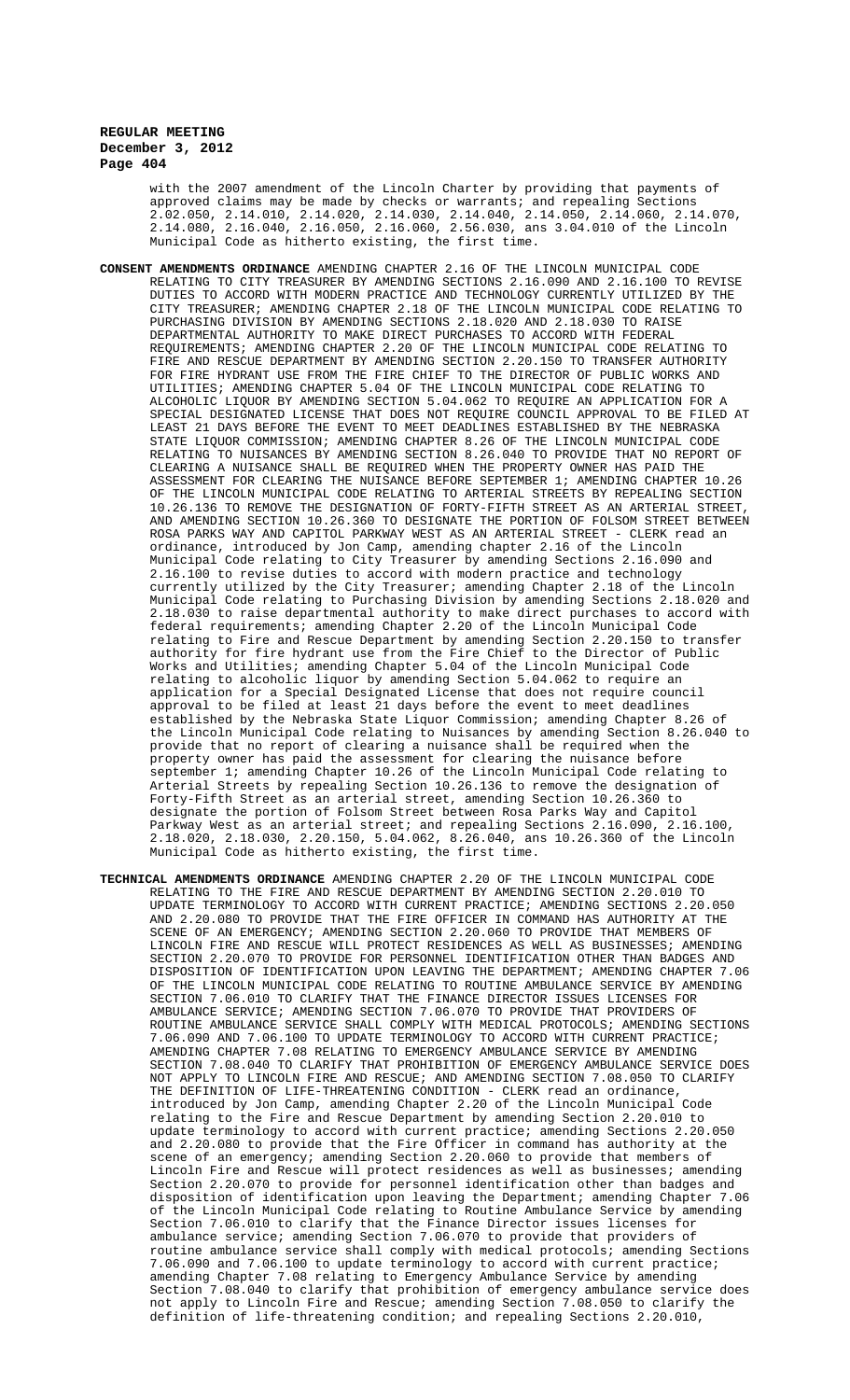2.20.050, 2.20.060, 2.20.070, 2.20.080, 7.06.010, 7.06.070, 7.06.090, 7.06.100, 7.08.040, and 7.08.050 lf the Lincoln Municipal Code as hitherto existing, the first time.

- **TECHNICAL AMENDMENTS ORDINANCE** AMENDING CHAPTER 4.20 OF THE LINCOLN MUNICIPAL CODE, RELATING TO THE LIBRARY BOARD, BY AMENDING SECTION 4.20.010 TO REMOVE PROVISIONS RELATING TO THE INITIAL APPOINTMENTS OF MEMBERS TO THE LIBRARY BOARD, AND AMENDING SECTION 4.20.020 BY REMOVING OBSOLETE LANGUAGE THAT MADE THE LIBRARY BOARD RESPONSIBLE FOR FUNCTIONS THAT ARE NOW PERFORMED BY THE PURCHASING DIVISION; AMENDING CHAPTER 8.32 OF THE LINCOLN MUNICIPAL CODE, RELATING TO SOLID WASTES, BY AMENDING SECTION 8.32.150 TO PROVIDE THAT INCREASE IN THE OCCUPATION TAX ON SOLID WASTES COLLECTED WITHIN THE CITY LIMITS, OR COLLECTED OUTSIDE THE CITY LIMITS AND PLACED IN PUBLIC SANITARY LANDFILLS, SHALL NOT TAKE EFFECT UNTIL SEPTEMBER 1, 2013; AMENDING CHAPTER 10.28 OF THE LINCOLN MUNICIPAL CODE RELATING TO ONE-WAY STREET SYSTEM BY AMENDING SECTION 10.28.020 TO INDICATE THAT "P" STREET IS A TWO-WAY STREET BETWEEN TENTH AND ELEVENTH STREETS; AMENDING CHAPTER 12.04 OF THE LINCOLN MUNICIPAL CODE, RELATING TO PARKS AND RECREATION ADVISORY BOARD, BY AMENDING SECTION 12.04.020 TO REVISE LANGUAGE TO ACCORD WITH CURRENT ACTIVITIES AND RESPONSIBILITIES OF THE PARKS AND RECREATION ADVISORY BOARD; AMENDING CHAPTER 12.08 OF THE LINCOLN MUNICIPAL CODE, RELATING TO GENERAL RULES AND REGULATIONS FOR PARKS, BY AMENDING SECTION 12.08.140 TO CLARIFY THE DESCRIPTION OF TRAILERS THAT MAY NOT OCCUPY PARKS DURING CERTAIN HOURS AND AMENDING SECTION 12.08.270 TO REFLECT THE RE-NAMING OF LINCOLN CHILDREN'S ZOO; AMENDING CHAPTER 12.24 OF THE LINCOLN MUNICIPAL CODE, RELATING TO GOLF AND TENNIS UNDER THE PARKS AND RECREATION DEPARTMENT, AMENDING CHAPTER 12.28, RELATING TO FISHING IN PARKS, AND AMENDING CHAPTER 12.32 OF THE LINCOLN MUNICIPAL CODE, RELATING TO BOATING IN PARKS, BY AMENDING SECTIONS 12.24.010, 12.24.020, 12.24.030, 12.24.060, 12.28.010, 12.28.040, AND 12.32.040, TO UPDATE LANGUAGE AND THE TITLE OF THE DIRECTOR OF THE PARKS AND RECREATION DEPARTMENT, AND TO CLARIFY PROCEDURES FOR APPROVING AND FILING REGULATIONS; AMENDING CHAPTER 12.36, RELATING TO FOLSOM CHILDREN'S ZOO, BY AMENDING THE TITLE OF THE CHAPTER AND SECTIONS 12.36.010, 12.36.030, 12.36.040, 12.36.060, 12.36.070, AND 12.36.090 TO REFLECT THE RE-NAMING OF THE ZOO AS LINCOLN CHILDREN'S ZOO, AND UPDATING THE TITLE OF THE DIRECTOR OF THE PARKS AND RECREATION DEPARTMENT - CLERK read an ordinance, introduced by Jon Camp, amending Chapter 4.20 of the Lincoln Municipal Code, relating to the Library Board, by amending Section 4.20.010 to remove provisions relating to the initial appointments of members to the Library Board, and amending Section 4.20.020 by removing obsolete language that made the Library Board responsible for functions that are now performed by the Purchasing Division; amending Chapter 8.32 of the Lincoln Municipal Code, relating to Solid Wastes, by amending Section 8.32.150 to provide that increase in the occupation tax on solid wastes collected within the city limits, or collected outside the city limits and placed in public sanitary landfills, shall not take effect until September 1, 2013; amending Chapter 10.28 of the Lincoln Municipal Code relating to One-Way Street System by amending Section 10.28.020 to indicate that "P" street is a two-way street between Tenth and Eleventh Streets; amending Chapter 12.04 of the Lincoln Municipal Code, relating to Parks and Recreation Advisory Board, by amending Section 12.04.020 to revise language to accord with current activities and responsibilities of the Parks and Recreation Advisory Board; amending Chapter 12.08 of the Lincoln Municipal Code, relating to General Rules and Regulations for Parks, by amending Section 12.08.140 to clarify the description of trailers that may not occupy parks during certain hours and amending Section 12.08.270 to reflect the re-naming of Lincoln Children's Zoo; amending Chapter 12.24 of the Lincoln Municipal Code, relating to Golf and Tennis under the Parks and Recreation Department, amending Chapter 12.28, relating to Fishing in parks, and amending Chapter 12.32 of the Lincoln Municipal Code, relating to Boating in parks, by amending Sections 12.24.010, 12.24.020, 12.24.030, 12.24.060, 12.28.010, 12.28.040, and 12.32.040, to update language and the title of the Director of the Parks and Recreation Department, and to clarify procedures for approving and filing regulations; amending Chapter 12.36, relating to Folsom Children's Zoo, by amending the title of the chapter and Sections 12.36.010, 12.36.030, 12.36.040, 12.36.060, 12.36.070, and 12.36.090 to reflect the re-naming of the zoo as Lincoln Children's Zoo, and updating the title of the Director of the Parks and Recreation Department, the first time.
- **CONSENT AMENDMENTS ORDINANCE** AMENDING CHAPTER 12.08 OF THE LINCOLN MUNICIPAL CODE, RELATING TO GENERAL RULES AND REGULATIONS FOR PARKS, BY AMENDING SECTION 12.08.010 TO DEFINE HIKER-BIKER TRAIL AND MULTI-USE TRAILS, AND CLARIFY THAT THE DEFINITION OF ROADWAY INCLUDES MULTI-USE TRAILS, REPEALING SECTION 12.08.030 AND 12.08.040, TO REMOVE THE AUTHORIZATION TO PERMIT USE OF SNOWMOBILES IN PARKS, AMENDING SECTION 12.08.060 BY APPLYING SPEED LIMITS TO MULTI-USE TRAILS, AMENDING SECTION 12.08.070 TO REFLECT THE RENAMING OF BILL HARRIS PARK, CLARIFYING THAT MULTI-USE TRAILS ARE OPEN 24 HOURS A DAY AND REPEALING THE REQUIREMENT THAT THE DIRECTOR OF THE PARKS AND RECREATION DEPARTMENT REPORT CHANGES OF PARK HOURS TO THE PARKS AND RECREATION ADVISORY BOARD, AMENDING SECTION 12.08.200 BY PROVIDING THAT SHOOTING MODEL ROCKETS AND FLYING MODEL AIRCRAFT ARE PROHIBITED IN PARKS, AND AMENDING SECTION 12.08.230, TO PROVIDE THAT COMMERCIAL ACTIVITIES MAY BE PERMITTED BY THE DIRECTOR OF THE PARKS AND RECREATION DEPARTMENT; AMENDING CHAPTER 12.12 OF THE LINCOLN MUNICIPAL CODE, RELATING TO POLICING PARKS OUTSIDE CITY BY REPEALING THAT CHAPTER, CONSISTING OF SECTION 12.12.010; AMENDING CHAPTER 12.20 OF THE LINCOLN MUNICIPAL CODE, RELATING TO TREES AND SHRUBBERY, BY AMENDING SECTION 12.20.025 TO DELETE THE REQUIREMENT FOR ANNUAL REPORTS ON TREE PLANTING; AMENDING CHAPTER 12.32, RELATING TO BOATING IN PARKS, BY REPEALING SECTION 12.32.050 REQUIREMENTS FOR LIABILITY INSURANCE FOR HAULING PASSENGERS BY BOAT FOR HIRE - CLERK read an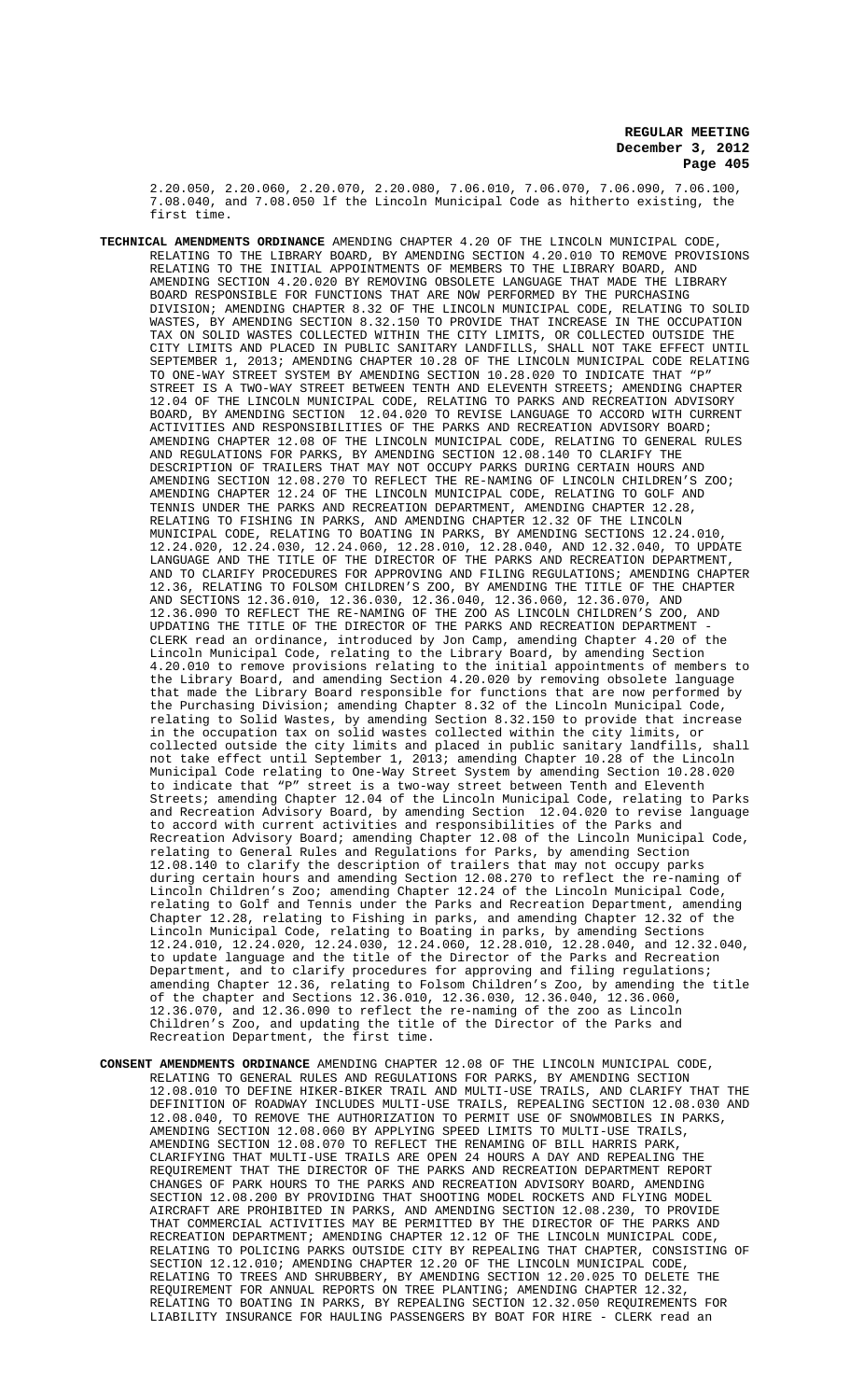ordinance, introduced by Jon Camp, amending Chapter 12.08 of the Lincoln Municipal Code, relating to General Rules and Regulations for Parks, by amending Section 12.08.010 to define "hiker-biker trail" and "multi-use trails", and clarify that the definition of "roadway" includes "multi-use trails", repealing Section 12.08.030 and 12.08.040, to remove the authorization to permit use of snowmobiles in parks, amending section 12.08.060 by applying speed limits to multi-use trails, amending section 12.08.070 to reflect the renaming of Bill Harris park, clarifying that multi-use trails are open 24 hours a day and repealing the requirement that the Director of the Parks and Recreation Department report changes of park hours to the Parks and Recreation Advisory Board, amending section 12.08.200 by providing that shooting model rockets and flying model aircraft are prohibited in parks, and amending section 12.08.230, to provide that commercial activities may be permitted by the Director of the Parks and Recreation Department; amending Chapter 12.12 of the Lincoln Municipal Code, relating to Policing Parks Outside City by repealing that chapter, consisting of Section 12.12.010; amending Chapter 12.20 of the Lincoln Municipal Code, relating to Trees and Shrubbery, by amending section 12.20.025 to delete the requirement for annual reports on tree planting; amending chapter 12.32, relating to Boating in parks, by repealing Section 12.32.050 requirements for liability insurance for hauling passengers by boat for hire, and repealing Sections 12.08.010, 12.08.060, 12.08.070, 12.08.200, 12.08.230, and 12.20.025 of the Lincoln Municipal Code as hither to existing, the first time.

#### RESOLUTIONS - 1<sup>st</sup> READING - ADVANCE NOTICE

RENAMING IRON HORSE PARK GENERALLY LOCATED AT 7TH AND Q STREET AS BILL HARRIS PARK.

- A RESOLUTION TO DECLARE THE OFFICIAL INTENT OF THE CITY OF LINCOLN, NEBRASKA TO REIMBURSE CERTAIN EXPENSES IN CONNECTION WITH THE ACQUISITION, CONSTRUCTION, EQUIPPING AND FURNISHING OF IMPROVEMENTS TO THE CITY'S SOLID WASTE MANAGEMENT FACILITIES FROM THE PROCEEDS OF CITY OF LINCOLN, NEBRASKA SOLID WASTE MANAGEMENT REVENUE BONDS.
- APPROVING A PROGRAM SERVICES AGREEMENT BETWEEN THE CITY OF LINCOLN ON BEHALF OF THE LINCOLN-LANCASTER COUNTY HEALTH DEPARTMENT AND THE NEBRASKA DEPARTMENT OF HEALTH AND HUMAN SERVICES FOR THE EVERY WOMAN MATTERS PROGRAM FOR A TERM OF JULY 1, 2012 THROUGH JUNE 30, 2017.
- APPROVING A GRANT CONTRACT BETWEEN THE BOARD OF TRUSTEES OF THE COMMUNITY HEALTH ENDOWMENT AND THE LINCOLN-LANCASTER COUNTY HEALTH DEPARTMENT FOR THE EXTENDED HOURS DENTAL OUTREACH PROGRAM FOR A TERM OF JANUARY 1, 2013 THROUGH DECEMBER 31, 2015 FOR A GRANT IN THE AMOUNT OF \$142,265.00.
- REAPPOINTING DIANE BARTELS, ROBERT BALDWIN, WILLIAM A. BOWMAN, CHARLES W. "BILL" BOWMASTER, KENNETH ORR, AND JESSE L. SMITH TO THE VETERANS' MEMORIAL GARDEN ADVISORY COUNCIL FOR TERMS EXPIRING NOVEMBER 1, 2015.
- APPOINTING RON LECHNER TO THE VETERANS' MEMORIAL GARDEN ADVISORY COUNCIL FOR A TERM EXPIRING NOVEMBER 1, 2015.
- REAPPOINTING MICHEAL THOMPSON AND S.A. MORA JAMES TO THE CITIZEN POLICE ADVISORY BOA FOR A TERMS EXPIRING NOVEMBER 17, 2015.
- REAPPOINTING SUE OLDFIELD, TAKAKO OLSON AND MARY REECE TO THE HUMAN RIGHTS COMMISSION FOR TERMS EXPIRING DECEMBER 31, 2015.
- APPOINTING ALAN DOSTER TO THE LINCOLN-LANCASTER COUNTY BOARD OF HEALTH FOR A TERM EXPIRING APRIL 15, 2015.
- REAPPOINTING TIMOTHY PLANDER TO THE AIR POLLUTION ADVISORY BOARD FOR A TERM EXPIRING OCTOBER 15, 2015.
- APPROVING TWO CONTRACT AGREEMENTS BETWEEN THE CITY AND MID AMERICAN SIGNAL AND BROWN TRAFFIC PRODUCTS, INC. TO PROVIDE THE ANNUAL SUPPLY OF TRAFFIC SIGNAL EQUIPMENT, PURSUANT TO BID NO. 12-236, FOR FOUR YEAR TERMS.
- APPROVING TWO CONTRACT AGREEMENTS BETWEEN THE CITY AND JOHN HENRY'S PLUMBING, HEATING & AC AND DWORAK PLUMBING FOR UNIT PRICE CONTRACT FOR GENERAL PLUMBING AND PLUMBING LESS THAN 2", PURSUANT TO BID NO. 12-153, FOR FOUR YEAR TERMS.
- ASSESSING THE COSTS INCURRED FOR CUTTING, CLEARING AND REMOVING WEEDS AGAINST THE VARIOUS BENEFITTED PROPERTIES FOR THE PERIOD OF JANUARY 1, THROUGH DECEMBER 31, 2012.
- APPROVING A GRANT CONTRACT BETWEEN THE CITY OF LINCOLN AND LANCASTER COUNTY FOR FUNDING THE DEVELOPMENT OF A RECREATIONAL TRAIL IN CONJUNCTION WITH THE PRAIRIE CORRIDOR PROJECT ON HAINES BRANCH IN AN AMOUNT OF \$60,000 FROM THE LANCASTER COUNTY VISITORS IMPROVEMENT FUND OVER A THREE YEAR PERIOD FROM OCTOBER 1, 2012 THROUGH JUNE 30, 2015.